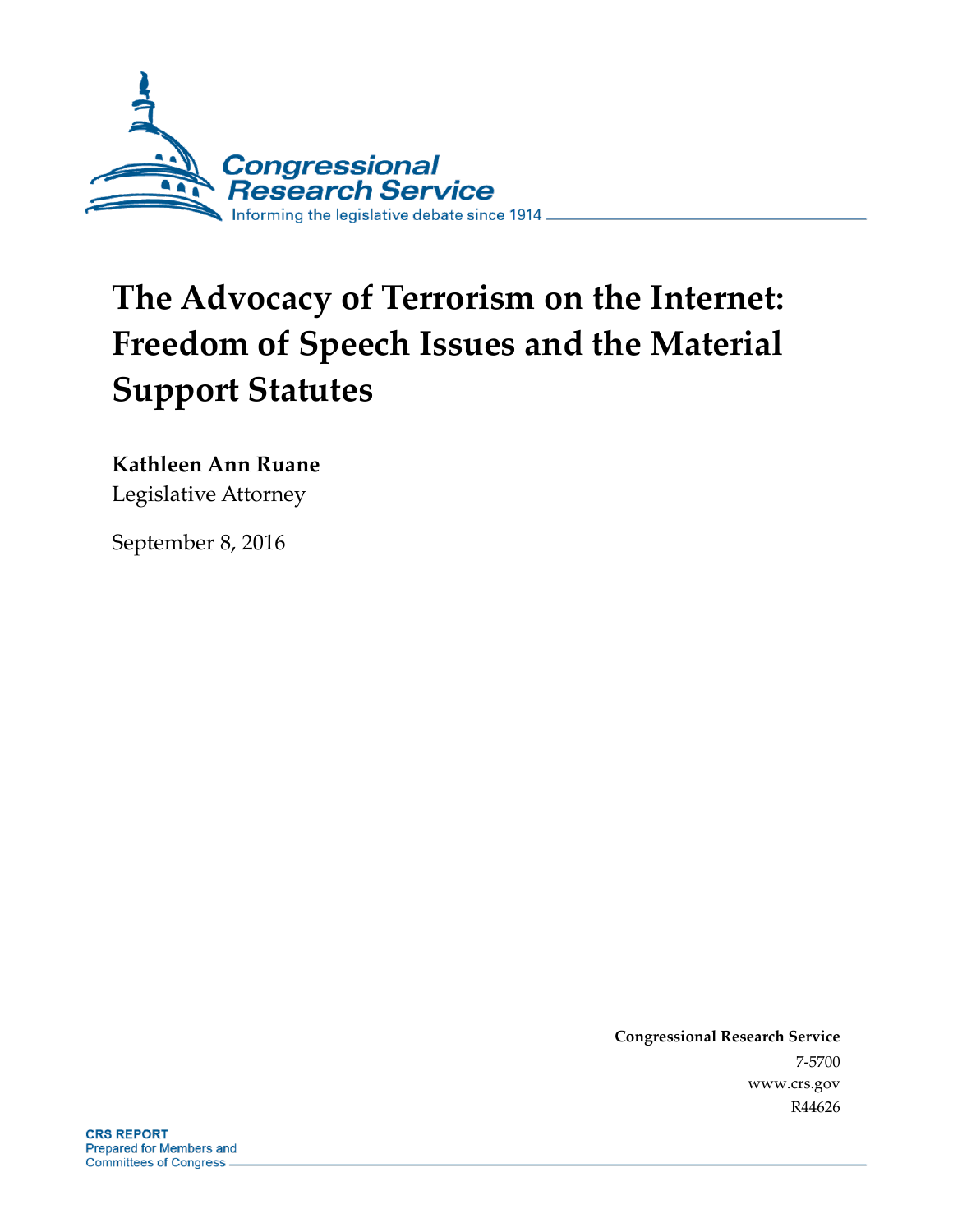### **Summary**

The development of the Internet has revolutionized communications. It has never been easier to speak to wide audiences or to communicate with people that may be located more than half a world away from the speaker. However, like any neutral platform, the Internet can be used to many different ends, including illegal, offensive, or dangerous purposes. Terrorist groups, such as the Islamic State (IS, also referred to as ISIS or ISIL), Al Qaeda, Hamas, and Al Shabaab, use the Internet to disseminate their ideology, to recruit new members, and to take credit for attacks around the world. In addition, some people who are not members of these groups may view this content and could begin to sympathize with or to adhere to the violent philosophies these groups advocate. They might even act on these beliefs.

Several U.S. policymakers, including some Members of Congress, have expressed concern about the influence that terrorist advocacy may have upon those who view or read it. The ease with which such speech may be disseminated over the Internet, using popular social media services, has been highlighted by some observers as potentially increasing the ease by which persons who might otherwise have not been exposed to the ideology or recruitment efforts of terrorist entities may become radicalized. These concerns raise the question of whether it would be permissible for the federal government to restrict or prohibit the publication and distribution of speech that advocates the commission of terrorist acts when that speech appears on the Internet.

Significant First Amendment freedom of speech issues are raised by the prospect of government restrictions on the publication and distribution of speech, even speech that advocates terrorism. This report discusses relevant precedent concerning the extent to which advocacy of terrorism may be restricted in a manner consistent with the First Amendment's Freedom of Speech Clause. The report also discusses the potential application of the federal ban on the provision of material support to foreign terrorist organizations (FTOs) to the advocacy of terrorism, including as it relates to the dissemination of such advocacy via online services like Twitter or Facebook.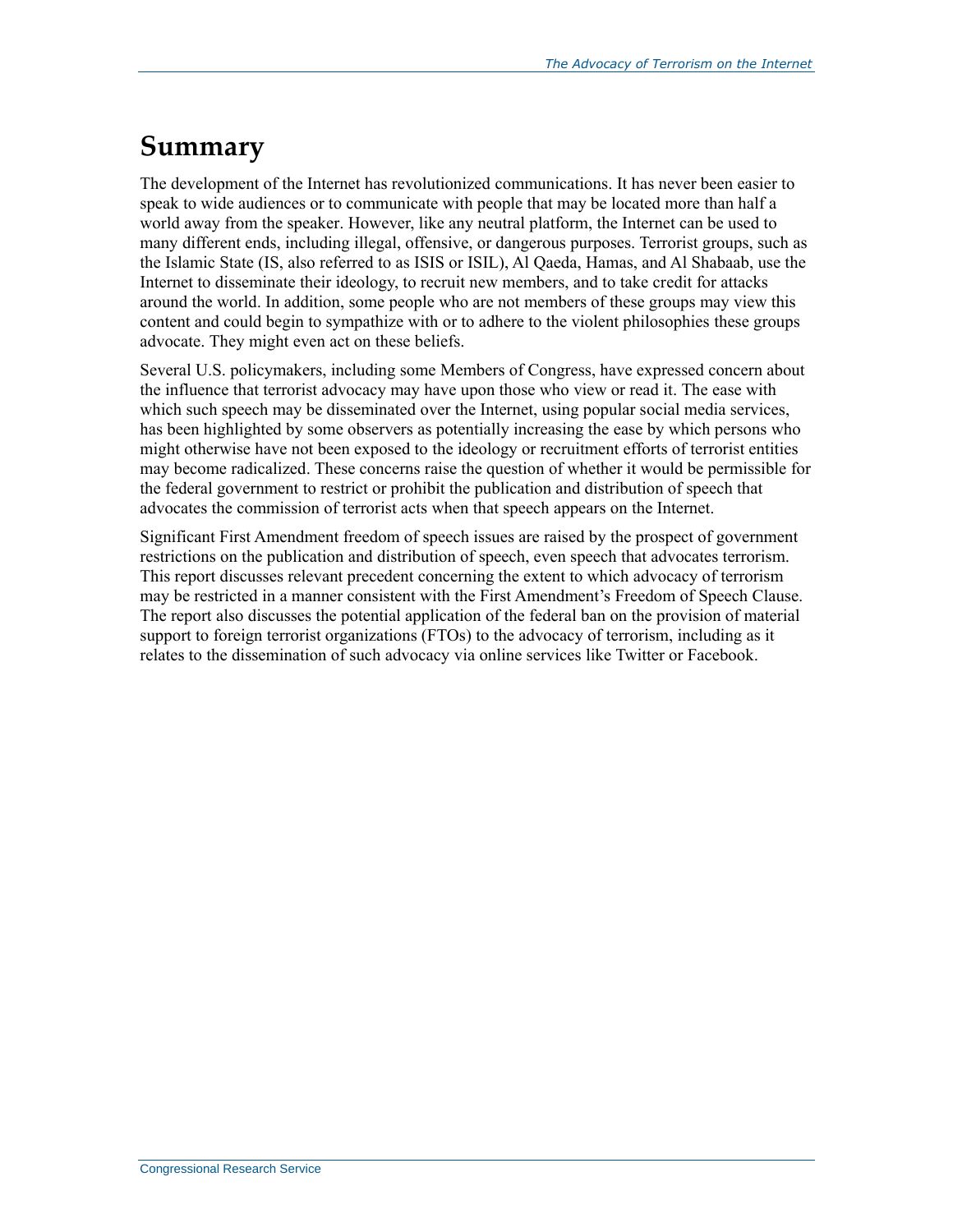## **Contents**

| Constitutional Principles: Advocacy of Violence or Lawlessness Under the First |  |
|--------------------------------------------------------------------------------|--|
|                                                                                |  |
|                                                                                |  |
| The Constitutionality of a Criminal Law that Would Wholly Prohibit Terrorist   |  |
|                                                                                |  |
|                                                                                |  |
|                                                                                |  |
| Section 2339B: Material Support of Designated Terrorist Organizations 15       |  |
| Advocacy Directed to, Coordinated with, Under the Direction of an FTO  15      |  |
|                                                                                |  |
| Private Civil Lawsuits and Section 230 of the Communications Decency Act  20   |  |

### **Contacts**

|--|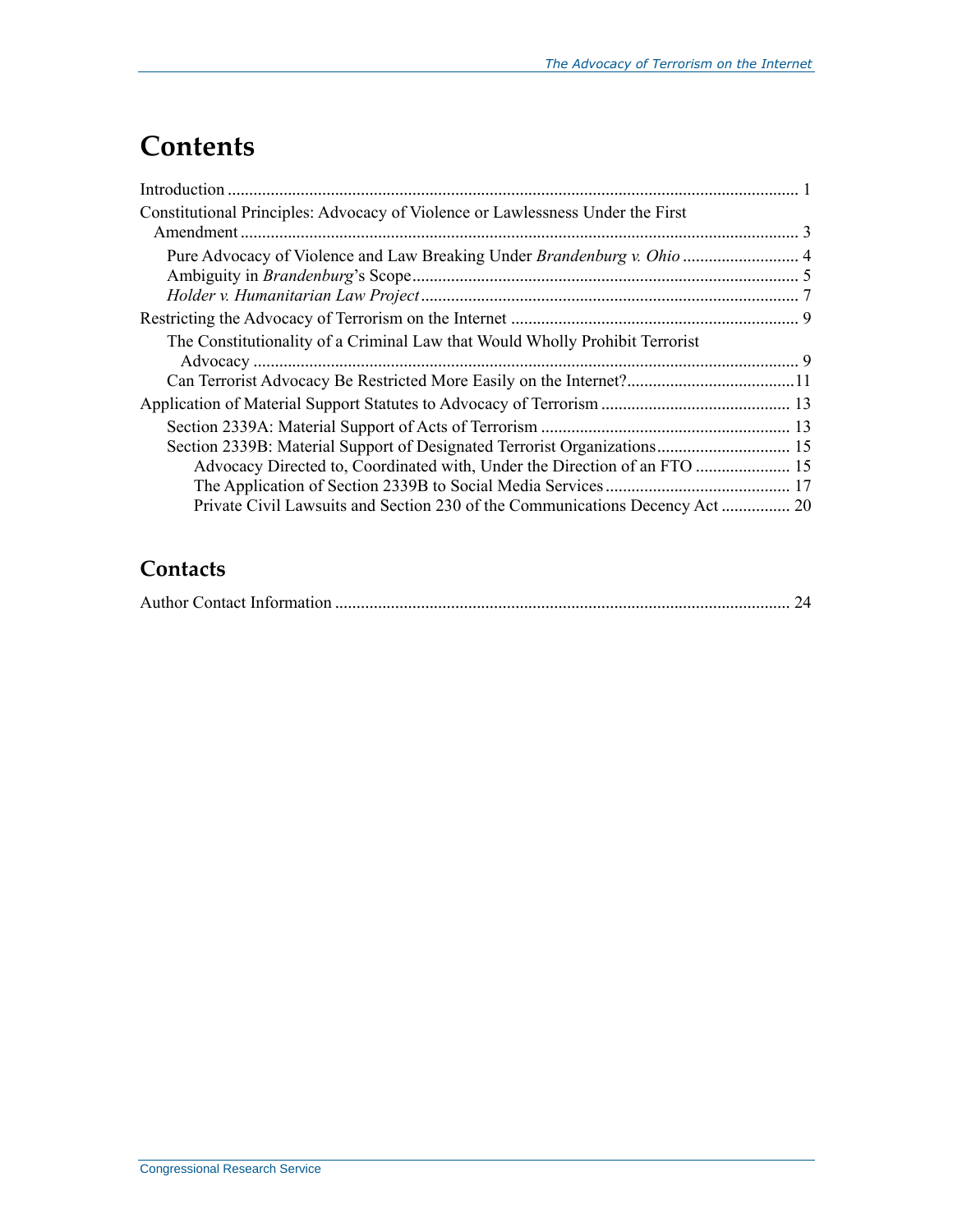### **Introduction**

<span id="page-3-3"></span><span id="page-3-2"></span><span id="page-3-1"></span><span id="page-3-0"></span>The development of the Internet has revolutionized communications.<sup>1</sup> It has never been easier to speak to wide audiences or to communicate with people who may be located more than half a world away from the speaker.<sup>2</sup> However, like any neutral platform, the Internet can be used for many different ends, including illegal, offensive, or dangerous purposes.<sup>3</sup> Terrorist groups, such as the Islamic State (IS, also referred to as ISIS or ISIL),  $^{4}$  Al Qaeda,  $^{5}$  Hamas,  $^{6}$  and Al Shabaab,  $^{7}$ use the Internet to disseminate their ideology, recruit new members, and take credit for attacks around the world. In addition, people who are not members of these groups may view such content and could begin to sympathize with or to adhere to the violent philosophies these groups advocate. They might even act on these beliefs.<sup>8</sup>

For example, it has been reported that the sermons of Anwar al Awlaki were instrumental in influencing the ideology of certain individuals accused of terrorist activities, including the perpetrators of the San Bernardino shooting and the Boston Marathon bombers.<sup>9</sup> Awlaki was a U.S. citizen who was targeted and killed by a drone strike on foreign soil.<sup>10</sup> Awlaki left behind numerous digital videos on websites like YouTube of himself preaching his interpretation of the Islamic faith.<sup>11</sup> Some of his videos expound upon less controversial topics such as respect for the holy month of Ramadan, the nature of marriage, or the relationship between Islam and Jesus Christ.<sup>12</sup> However, other videos depict Awlaki exhorting his followers never to trust a non-Muslim; that Muslims are at war with the United States; and, in a video entitled "Call to Jihad," that "it is every Muslim's religious duty to kill Americans."<sup>13</sup> It was messages like these,

2 *Id.*

 $\overline{a}$ 

 $11$  *Id.* 

 $^{12}$  *Id.* 

 $^{13}$  *Id*.

<sup>&</sup>lt;sup>1</sup> Protecting and Promoting the Open Internet, 80 Fed. Reg. 19738 (Apr. 13, 2015) ("The open Internet drives the American economy and serves, every day, as a critical tool for America's citizens to conduct commerce, communicate, educate, entertain, and engage in the world around them.").

<sup>&</sup>lt;sup>3</sup> See Fair Hous. Council v. Roommates.com, LLC, 521 F.3d 1157, 1169 (9<sup>th</sup> Cir. 2008) (noting that Internet content and service providers often provide neutral tools that may be used to carry out illegal acts or to communicate illegal content).

<sup>4</sup> Rick Gladstone and Vindu Goel*, ISIS Adept on Twitter, Study Finds*, N.Y. TIMES (Mar. 5, 2015), http://www.nytimes.com/2015/03/06/world/middleeast/isis-is-skilled-on-twitter-using-thousands-of-accounts-studysays.html?\_r=0.

<sup>5</sup> Scott Shane, *The Lessons of Anwar al-Awlaki*, N.Y. TIMES (Aug. 27, 2015), http://www.nytimes.com/2015/08/30/ magazine/the-lessons-of-anwar-al-awlaki.html.

<sup>6</sup> Gwen Ackerman, *Facebook Accused in \$1 Billion Suit of Being Hamas Tool*, BLOOMBERG (Jul. 11, 2016), http://www.bloomberg.com/news/articles/2016-07-11/facebook-sued-for-1b-for-alleged-hamas-use-of-medium-forterror.

<sup>7</sup> Harriet Alexander, *Tweeting Terrorism: How al-Shabaab Live Blogged the Nairobi Terrorist Attack*, THE TELEGRAPH (Sept. 22, 2013), http://www.telegraph.co.uk/news/worldnews/africaandindianocean/kenya/10326863/Tweetingterrorism-How-al-Shabaab-live-blogged-the-Nairobi-attacks.html.

<sup>8</sup> *Id*.

<sup>9</sup> Shane, *supra* note [5.](#page-3-0)

 $10 \,$ *Id*.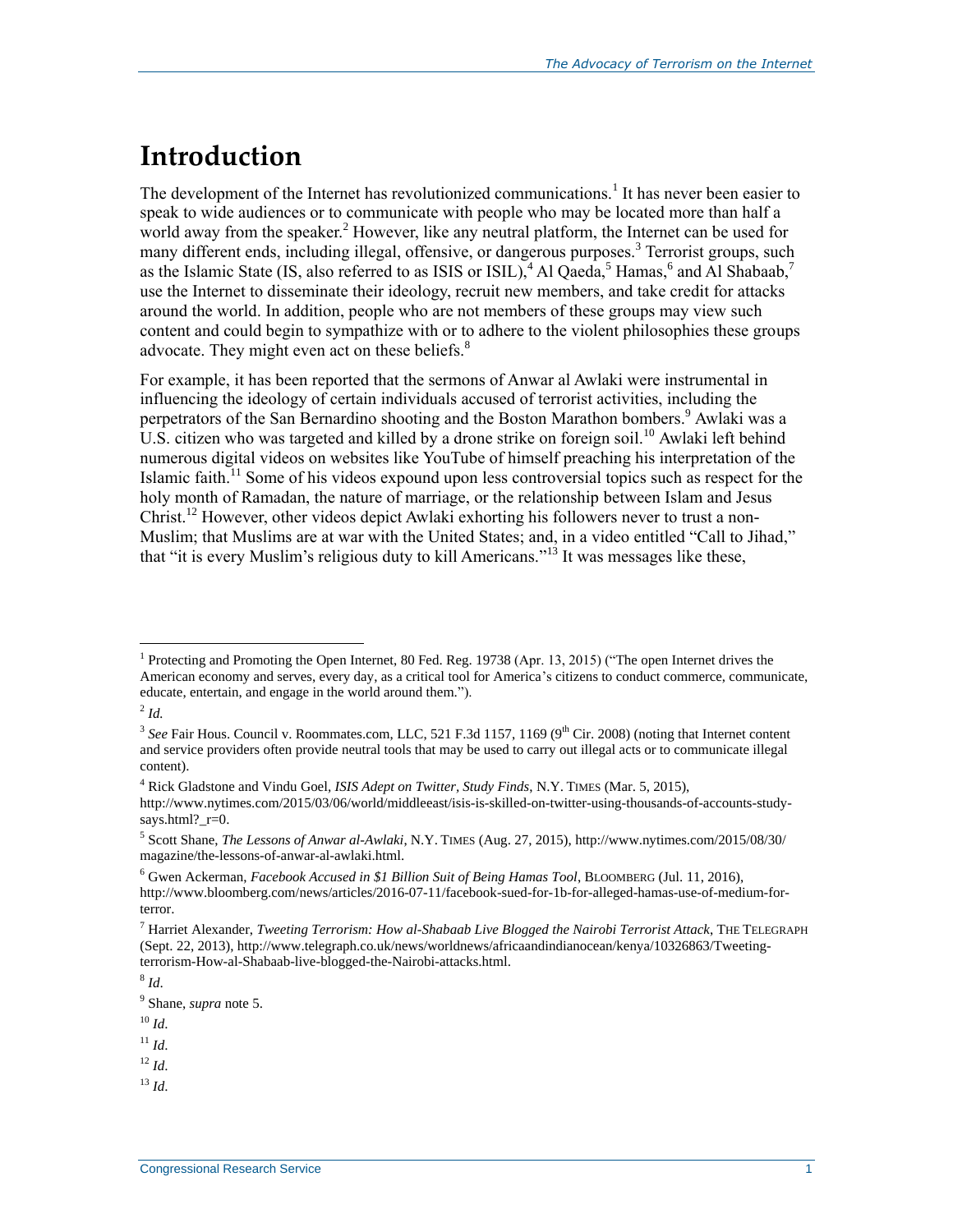<span id="page-4-1"></span>particularly the "Call to Jihad," that reportedly motivated the San Bernardino and Boston Marathon attackers.<sup>14</sup>

More broadly, the Islamic State organization has been known to use popular Internet services such as Twitter and YouTube to disseminate videos of its fighters executing prisoners, claim credit for organizing terrorist attacks such as the attack that occurred in Paris in November of 2015, and recruit new members to their cause.<sup>15</sup> IS personnel also disseminate high-quality electronic publications encouraging supporters to conduct violent attacks in their communities. Members of Hamas and Al Shabaab have reportedly used Facebook and Twitter to disseminate their ideology as well.<sup>16</sup> The media arm of Al Shabaab used Twitter to claim credit for the terrorist attack on the Westgate Shopping Mall in Nairobi, Kenya and distribute information and pictures of the attack while it remained ongoing.<sup>17</sup>

Speech advocating violence and terrorism is prohibited by the terms of service of Twitter, Facebook, and other social media outlets.<sup>18</sup> Sites like Twitter reportedly have increased their efforts to disable accounts that are associated with terrorist groups or the advocacy of terrorist ideologies. However, these efforts have not been wholly successful.<sup>19</sup> When one account is disabled, another might soon appear to replace it.

<span id="page-4-0"></span>Many policymakers, including some Members of Congress, have expressed concern about the influence the speech of terrorist groups and the speech of others who advocate terrorism can have on those who view or read it.<sup>20</sup> Some policymakers have expressed particular concern regarding the ease by which persons who might otherwise not have been exposed to the ideology or recruitment efforts of terrorist entities may become radicalized.<sup>21</sup> These concerns raise the question of whether it would be permissible for the federal government to restrict or prohibit the publication and distribution of speech that advocates the commission of terrorist acts when that speech appears on the Internet. $2\overline{2}$ 

<sup>14</sup> *Id*. *See also* Erik Eckholm, *ISIS Influence on Web Prompts Second Thoughts on First Amendment*, N.Y. TIMES (Dec. 27, 2015), *available at* http://www.nytimes.com/2015/12/28/us/isis-influence-on-web-prompts-second-thoughts-onfirst-amendment.html. Awlaki also reportedly helped to create Inspire Magazine. Shane, *supra* footnot[e 5.](#page-3-0) Inspire Magazine, published by Al Qaeda in the Arabian Peninsula, is freely available on the Internet, and can be found via a simple Internet search on an engine like Google. Bob Drogin, *The 'Vanity Fair' of Al Qaeda*, L.A.TIMES (Nov. 26, 2010), http://articles.latimes.com/2010/nov/26/nation/la-na-terror-magazine-20101126. It is written in English and commonly defends perpetrators of terrorist attacks and encourages readers to commit terrorist acts. *Id*.

<sup>15</sup> Gladstone and Goel*, supra* not[e 4.](#page-3-1)

<sup>16</sup> Ackerman, *supra* not[e 6;](#page-3-2) Alexander, *supra* not[e 7.](#page-3-3)

<sup>17</sup> Alexander, *supra* not[e 7.](#page-3-3)

<sup>18</sup> *See*, *e.g.*, *Twitter Rules*. https://support.twitter.com/articles/18311# (last visited, Aug. 26, 2016); *Facebook Terms of Service* https://www.facebook.com/terms (last visited Aug. 26, 2016); YouTube Community Guidelines https://www.youtube.com/yt/policyandsafety/communityguidelines.html (last visited Aug. 26, 2016).

<sup>&</sup>lt;sup>19</sup> Mike Isaac, *Twitter Steps Up Efforts to Thwart Terrorists Tweets*, N.Y. TIMES (Feb. 5, 2016), http://www.nytimes.com/2016/02/06/technology/twitter-account-suspensions-terrorism.html.

<sup>20</sup> *See*, *e.g.*, Scott Shane, *Internet Firms Urged to Limit Work of Anwar al-Awlaki*, N.Y. TIMES (Dec. 18, 2015), http://www.nytimes.com/2015/12/19/us/politics/internet-firms-urged-to-limit-work-of-anwar-al-awlaki.html [hereinafter "Shane II"]; Eric Posner, *ISIS Gives Us No Choice But to Consider Limits on Speech*, SLATE (Dec. 15, 2015) http://www.slate.com/articles/news\_and\_politics/view\_from\_chicago/2015/12/

isis\_s\_online\_radicalization\_efforts\_present\_an\_unprecedented\_danger.html; Press Release, House Committee on Foreign Relations, Poe, Sherman, Royce, Engel: Shutdown Terrorists on Twitter (Mar. 12, 2015), https://democratsforeignaffairs.house.gov/news/press-releases/poe-sherman-royce-engel-shut-down-terrorists-twitter. [hereinafter "Committee Member Press Release"]

<sup>21</sup> *See* Committee Member Press Release. footnote [20.](#page-4-0)

<sup>22</sup> Posner, *supra* note [20;](#page-4-0) *but see*, David Post, *Protecting the First Amendment in the Internet Age*, Volokh Conspiracy, (continued...)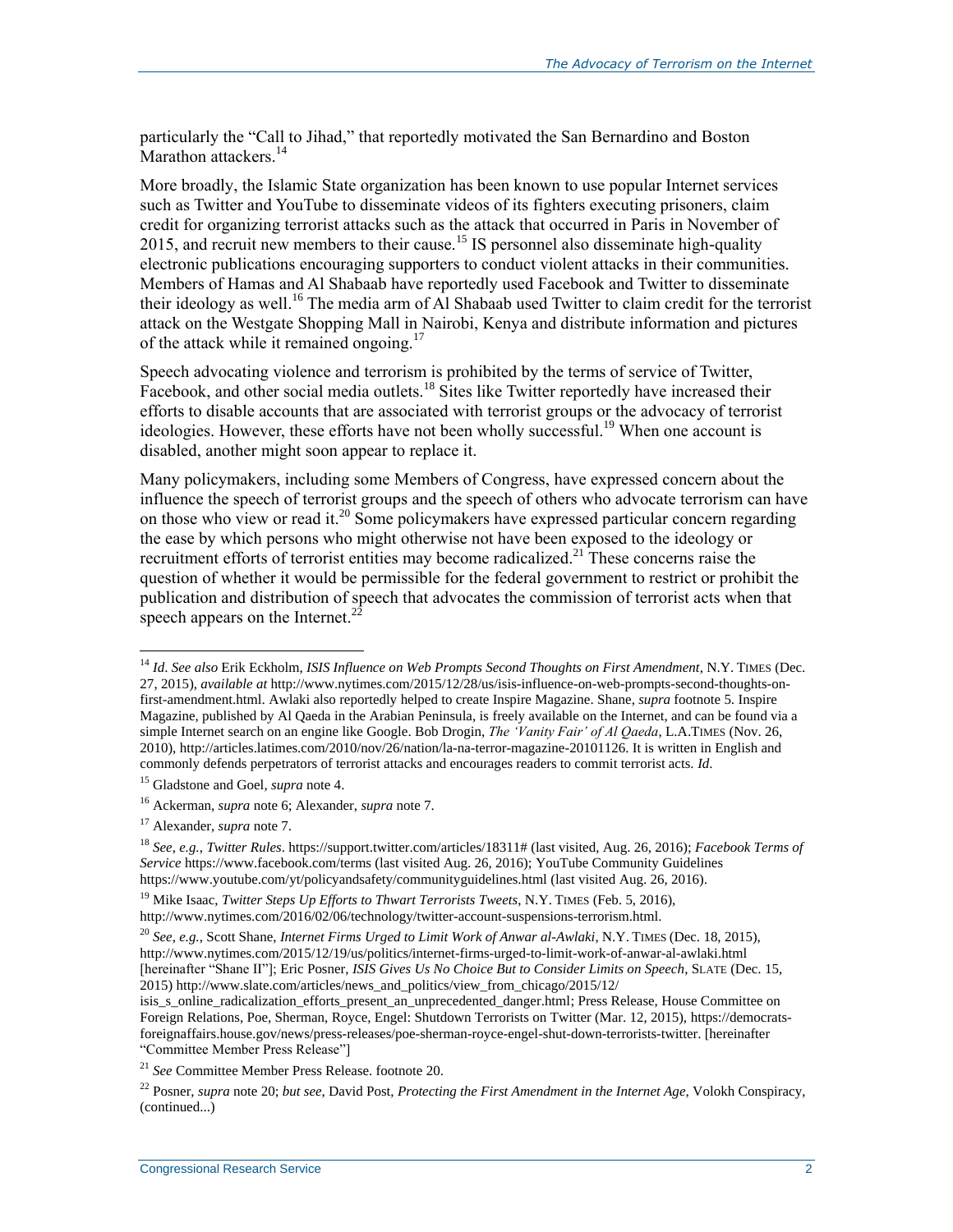Significant First Amendment freedom of speech issues are raised by the prospect of government restrictions on the publication and distribution of speech, even speech that advocates terrorism. However, government restrictions on advocacy that is provided to foreign terrorist organizations as material support have been upheld as permissible. This report will discuss relevant precedent that may limit the extent to which advocacy of terrorism may be restricted. The report will also discuss the potential application of the federal ban on the provision of material support to foreign terrorist organizations (FTOs) to the advocacy of terrorism and the dissemination of such advocacy by online service providers like Twitter or Facebook.

## **Constitutional Principles: Advocacy of Violence or Lawlessness Under the First Amendment**

The First Amendment to the Constitution states that "Congress shall make no law ... abridging the freedom of speech.... "<sup>23</sup> According to the Supreme Court, "the First Amendment [generally] means that government has no power to restrict expression because of its message, its ideas, its subject matter, or its content."<sup>24</sup> However, the freedom of speech is not absolute.<sup>25</sup> Some speech, including fighting words, incitements to imminent violence, child pornography, and obscenity can be restricted by the government without constitutional concern.<sup>26</sup>

Furthermore, courts do allow the government to place restrictions on protected speech under certain circumstances.<sup>27</sup> When a restriction applies to speech based upon its content<sup>28</sup> or upon the viewpoint expressed, <sup>29</sup> courts generally apply the highest level of scrutiny, known as strict scrutiny.<sup>30</sup> In order to satisfy strict scrutiny, a speech restriction must directly advance a compelling government interest and it must be the least restrictive means for achieving that interest.<sup>31</sup> It is rare that a law will survive this level of scrutiny.<sup>32</sup> Generally, when a restriction is not directed at the content of speech or the viewpoint expressed, courts apply a less-exacting

<sup>(...</sup>continued)

WASH. POST (Dec. 21, 2015), https://www.washingtonpost.com/news/volokh-conspiracy/wp/2015/12/21/protectingthe-first-amendment-in-the-internet-age/?utm\_term=.cfe4340d93ad.

<sup>23</sup> U.S. CONST. amend. I.

<sup>&</sup>lt;sup>24</sup> Ashcroft v. Am. Civ. Liberties Union, 535 U.S. 564, 573 (2002) (internal quotation marks omitted).

 $25$  United States v. Stevens, 559 U.S. 460, 468 (2010).

 $^{26}$  *Id.* (listing the traditionally recognized categories of speech that may be prohibited).

 $27$  For example, the government may place content-neutral time, place, and manner restrictions on speech as long as such restrictions serve a significant interest and are narrowly tailored to directly advance that interest. Ward v. Rock Against Racism, 491 U.S. 781 (1989).

 $^{28}$  A law that restricted speech because of the subject matter discussed likely would be considered by a reviewing court to be a content-based restriction. Reed v. Town of Gilbert, \_\_\_ U.S. \_\_\_, 135 S. Ct. 2218, 2227 (2015) ("Government regulation of speech is content based if a law applies to particular speech because of the topic discussed or the idea or message expressed.").

<sup>29</sup> Laws that single out speech expressing a particular viewpoint on a subject (*e.g*., negative views of a racial group) for special restriction are "viewpoint discriminatory" and a particularly egregious form of content discrimination. Rosenberger v. Rector and Visitors of Univ. of Va., 515 U.S. 819, 829 (1995) (finding that government discrimination among viewpoints is a "more blatant" and "egregious form of content discrimination").

<sup>30</sup> *Reed*, 135 S. Ct. at 227.

<sup>31</sup> Sable Commc'n of Cali., Inc. v. FCC, 492 U.S. 115, 126 (1989).

<sup>&</sup>lt;sup>32</sup> Williams-Yulee v. Fla. Bar, \_\_\_ U.S. \_\_\_, 135 S.Ct. 1656, 1666 (2015) (noting that it is the "rare case  $\lceil \rceil$  in which a speech restriction survives strict scrutiny").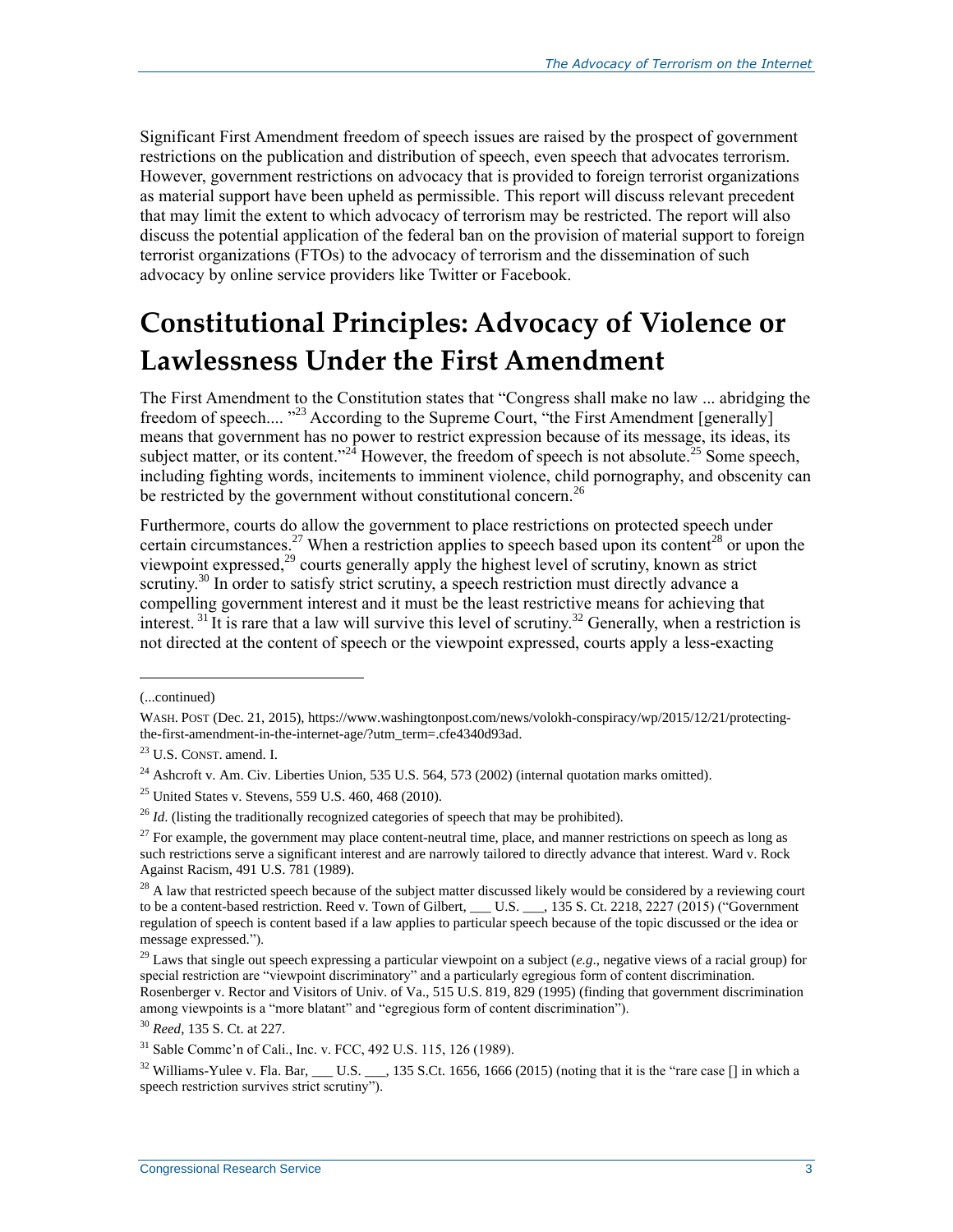standard of scrutiny, known as intermediate scrutiny.<sup>33</sup> Content-neutral restrictions on protected speech will be upheld if the government can show that the restriction advances a substantial government interest and is narrowly tailored to achieve that interest.<sup>34</sup> In this way, the government is permitted to impose reasonable regulations on the time, place, and manner of speech.<sup>35</sup>

### **Pure Advocacy of Violence and Law Breaking Under** *Brandenburg v. Ohio*

In *Brandenburg v. Ohio*, the Supreme Court held that the First Amendment can protect the advocacy of lawbreaking and violence. *Brandenburg* overturned a conviction under Ohio's criminal syndicalism statute, invalidating that statute. <sup>36</sup> The statute, like other syndicalism laws, prohibited "advocat[ing] ... the duty, necessity, or propriety of crime, sabotage, violence, or unlawful methods of terrorism."<sup>37</sup> Members of the Ku Klux Klan had been convicted of violating that statute at a rally covered by a Cincinnati television station at the request of one of the Klan members.<sup>38</sup> At the rally, among other incendiary comments, one of the members said "We're not a revengent [sic] organization, but if our President, our Congress, our Supreme Court, continues to suppress the white, Caucasian race, it's possible that there might have to be some revengeance [sic] taken."<sup>39</sup> Other statements advocating violence were made, as well.

The Supreme Court overturned the convictions at issue because "the mere abstract teaching ... of the moral propriety or even moral necessity for a resort to force and violence is not the same as preparing a group for violent action" and cannot be punished by the government in a manner  $\frac{1}{2}$  consistent with the First Amendment.<sup>40</sup> In order for speech inciting violence or lawlessness to fall outside of the ambit of the Free Speech Clause, the Court held that:

- 1. the speech must be directed at . . .
- 2. inciting "imminent lawless action" and
- 3. the speech must also be likely to produce such action. $41$

 $\overline{a}$ 

 $^{41}$  *Id.* 

<sup>33</sup> See *Ward*, 491 U.S. at 797; United States v. O'Brien, 391 U.S. 367, 377 (1968) (sustaining regulations that burden speech where the government interest in enacting the regulation is unrelated to the suppression of speech).

<sup>&</sup>lt;sup>34</sup> *Ward*, 481 U.S. at 797 ("[E]ven in a public forum the government may impose reasonable restrictions on the time, place, or manner of protected speech, provided the restrictions are justified without reference to the content of the regulated speech, that they are narrowly tailored to serve a significant governmental interest, and that they leave open ample alternative channels for communication of the information.) (internal quotations omitted).

<sup>35</sup> *Id*.

<sup>36</sup> 395 U.S. 444 (1969) (per curiam). *Brandenburg* overturned a previous decision, *Whitney v. California*, upholding California's criminal syndicalism statute, which was similar in substance to the Ohio statute struck down by *Brandenburg*. 274 U.S. 357 (1927). In upholding the constitutionality of California's statute, the *Whitney* Court gave great deference to the judgment of the state regarding the dangers presented by the speech at issue. *Id*. at 371. The state had declared that becoming a member of a group like the Communist Party "involves such danger to the public peace and the security of the state, that these acts should be penalized." *Id*. The Court said that it would not declare such judgment to be unconstitutional unless it was "an arbitrary or unreasonable attempt to exercise the authority vested in the State in the public interest." *Id*. *Whitney* was decided over forty years before *Brandenburg*, and the *Brandenburg* Court wrote that cases subsequent to *Whitney* had discredited the Court's ruling in that case. 395 U.S. at 447.

<sup>37</sup> *Brandenburg*, 395 U.S. at 445.

<sup>38</sup> *Id*.

<sup>39</sup> *Id*. at 446.

<sup>40</sup> *Id*. at 448 (quoting Noto v. United States, 367 U.S. 290 (1961)).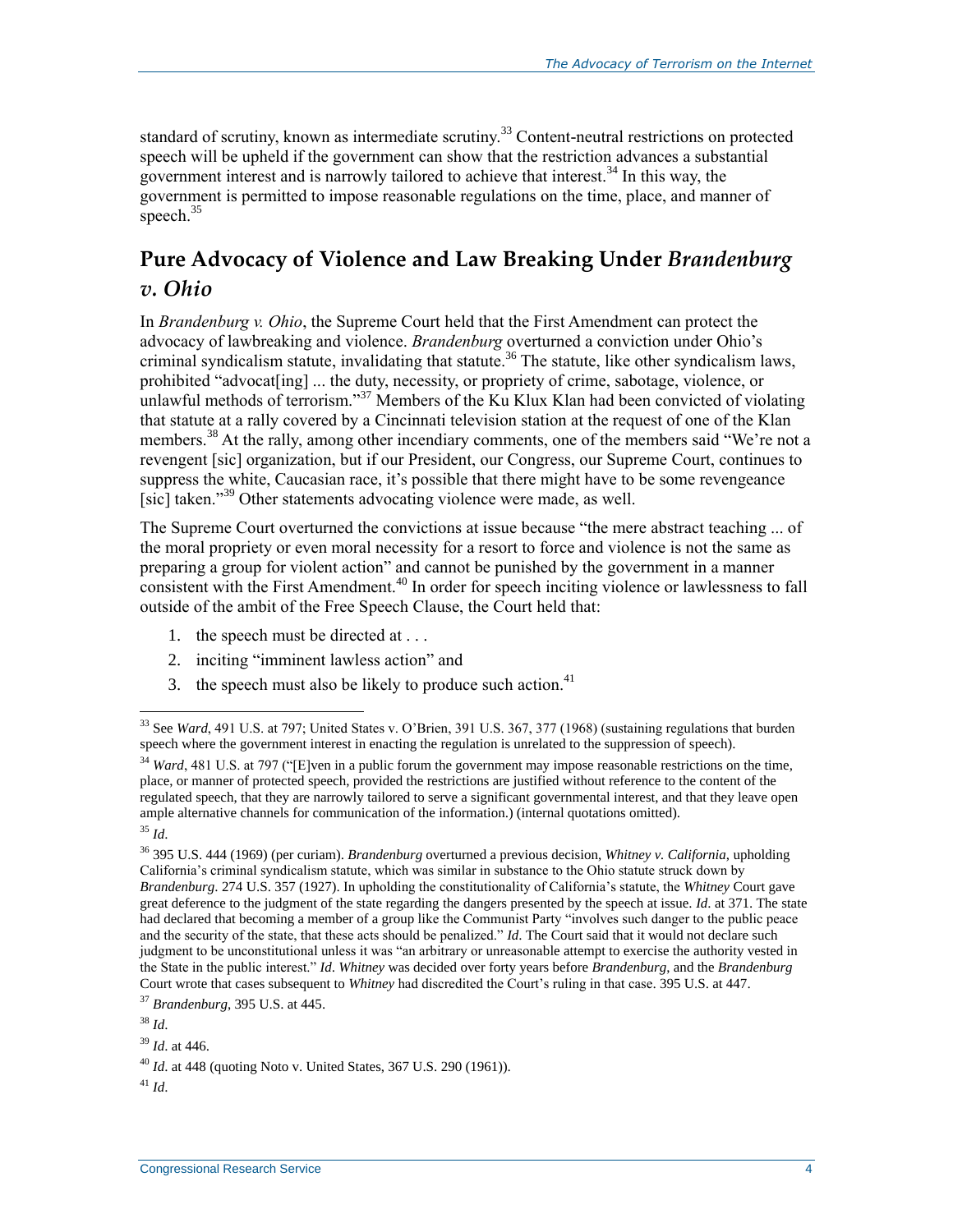In other words, for punishment of speech advocating violence to be constitutional, the speaker must both intend to incite a violent or lawless action and that action must be likely to imminently occur as a result.<sup>42</sup> In so holding, the Court invalidated Ohio's criminal syndicalism statute,  $43$ reasoning that the statute failed to draw the distinction between "mere abstract teaching" and "preparing a group for violent action" and, therefore, swept too broadly.<sup>44</sup> Consequently, in order for a statute that restricts the advocacy of violence or lawlessness to be constitutional, the statute must apply only to speech meeting the standard announced by the Court.<sup>45</sup>

#### **Ambiguity in** *Brandenburg***'s Scope**

As indicated by the Court in *Brandenburg*, speech that is intended to incite violent action and is likely to imminently produce such action is not protected by the First Amendment and may freely be proscribed by the government. However, the Court did not elaborate upon what it might mean for speech to be "likely to imminently produce" unlawful action.<sup>46</sup> Therefore, it is unclear how imminent the violence advocated must be in order for speech to be able to be proscribed.<sup>47</sup>

<span id="page-7-0"></span>In *Hess v. Indiana*, the Supreme Court provided some guidance regarding "imminence" pursuant to *Brandenburg*. <sup>48</sup> The defendant in *Hess* had been convicted of disorderly conduct.<sup>49</sup> At an antiwar rally, he had been arrested for shouting "[we'll] take the [expletive] street later."<sup>50</sup> The Court overturned his conviction because his statement "amounted to nothing more than advocacy of illegal action at some indefinite future time" and his statements were not directed to any person or group of persons.<sup>51</sup> In the Court's words, "there was no evidence, or rational inference from the import of the language that his words were intended to produce and likely to produce *imminent* disorder."<sup>52</sup>

Some argue that the Court's decision in *Hess* indicated the Court viewed the "imminence" requirement to mean that violence must be likely to occur immediately as a result of the speech at

<sup>&</sup>lt;sup>42</sup> See, e.g., Bible Believers v. Wayne Cty., 805 F.3d 228, 244 (6<sup>th</sup> Cir. 2015) ("The right to freedom of speech provides that a state cannot proscribe advocacy of the use of force or of law violation except where such advocacy is directed to inciting or producing imminent lawless action and is likely to incite or produce such action.") (internal quotations omitted); Blum v. Holder, 744 F.3d 790, 802 (1<sup>st</sup> Cir, 2014) (finding that the Animal Enterprise Terrorism Act did not apply to expressive conduct protected by the First Amendment, including speech meeting *Brandenburg*'s standard); United States v. Bell, 414 F.3d 474 (3d Cir. 2005) (finding that, while speech meeting *Brandenburg*'s standard cannot be restricted, the speech at issue was false commercial speech that aided and abetted violations of the tax laws and, therefore, could be enjoined).

<sup>43</sup> *Brandenburg*, 395 U.S. at 450.

<sup>44</sup> *Id*. at 448.

<sup>45</sup> *Id*. at 448 n.2 (citing *Dennis v. United States*, 341 U.S. 494 (1951), which had upheld the constitutionality of the Smith Act, 18 U.S.C. § 2385, which prohibits advocating the overthrow of the United States government, and *Yates v. United States*, 354 U.S. 298 (1957), which overturned convictions under the Smith Act because the jury instructions had permitted punishment for pure advocacy "unrelated to its tendency to produce forcible action").

<sup>46</sup> *See* Michael Buchhandler-Raphael, *Overcriminalizing Speech*, 36 CARDOZO L. REV. 1667, 1678-80 (2015); Thomas Healy, Brandenbug *In a Time of Terror*, 84 NOTRE DAME L. REV. 655, 681 (2009).

<sup>&</sup>lt;sup>47</sup> Healy, *supra* not[e 46](#page-7-0) at 681 ("For instance, what does imminence meant? Does it mean within a few hours ... or does it indicate a longer time frame?").

<sup>48</sup> 414 U.S. 105 (1973) (per curiam).

<sup>49</sup> *Id*.

<sup>50</sup> *Id*. at 106-07.

<sup>51</sup> *Id*. at 108-09.

<sup>52</sup> *Id*. at 109 (emphasis in original).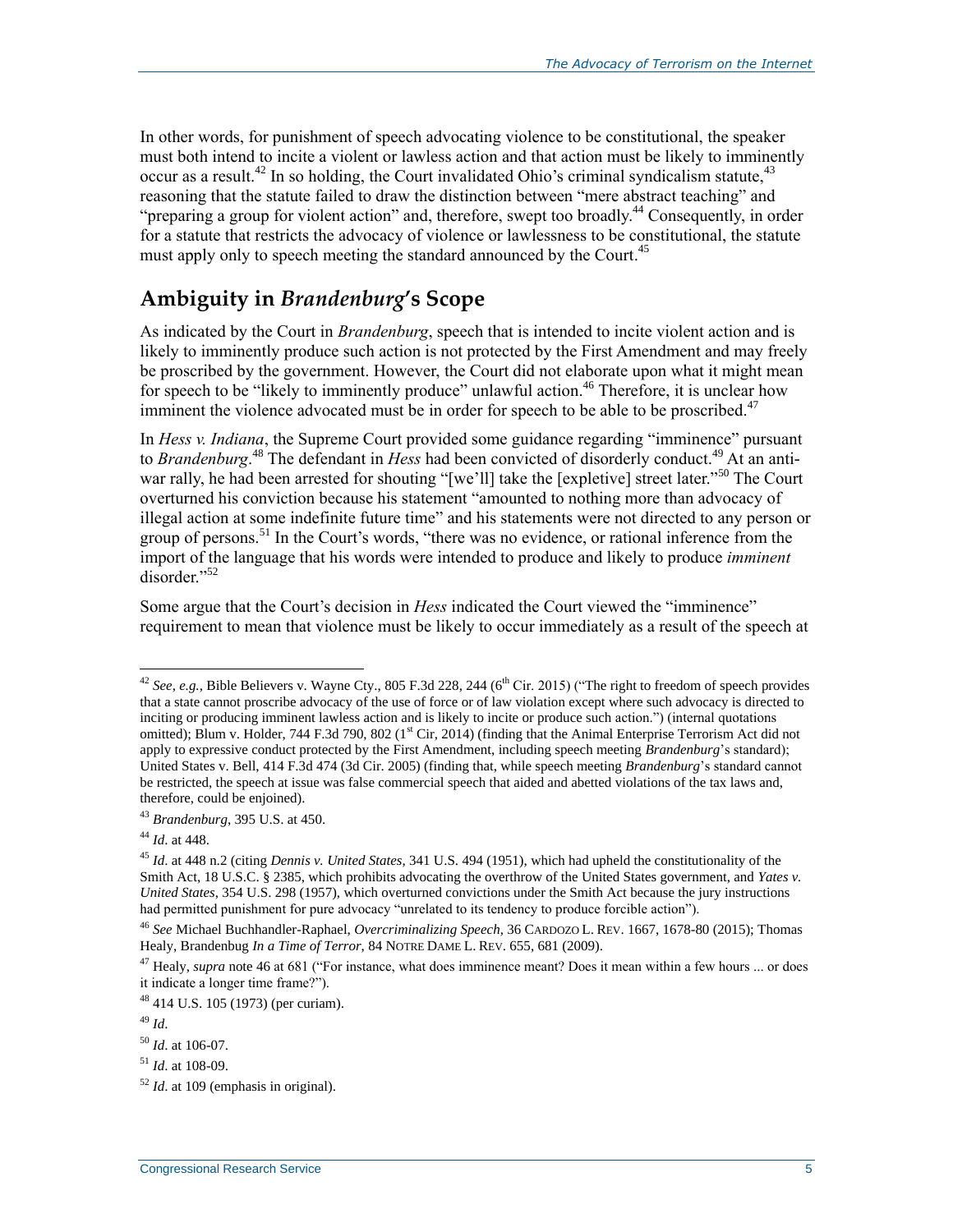issue.<sup>53</sup> The *Hess* Court apparently did not think that a threat to "take the street" at some later point to be imminent or likely enough to be punished under *Brandenburg*. 54

However, state and federal courts have not always applied *Hess* or the imminence requirement of *Brandenburg* so strictly.<sup>55</sup> For example, in *People v. Rubin*, a California state court ruling, Rubin was charged with solicitation of murder.<sup>56</sup> During a press conference to protest a planned march by the Nazi Party through Skokie, Illinois, Rubin offered money to anyone who "kills, maims, or seriously injures a member of the American Nazi Party ... . The fact of the matter is that we're deadly serious. This is not said in jest, we are deadly serious."<sup>57</sup> The trial court found that his speech was protected by the First Amendment, but the appeals court reversed.<sup>58</sup> After reciting *Brandenburg*'s standard, the state appeals court held the defendant's speech was directed to inciting lawless action, and that such action was likely to imminently occur, even though the march in Skokie was not scheduled to take place until five weeks after the defendant had spoken.<sup>59</sup> In justifying its holding, the court wrote that "time is a relative dimension and imminence a relative term, and the imminence of an event is related to its nature.... We think solicitation of murder in connection with a public event of this notoriety, even though five weeks away, can qualify as incitement to imminent lawless action."<sup>60</sup>

The only other Supreme Court case to apply the standard announced in *Brandenburg* was *NAACP v. Claiborne Hardware*. <sup>61</sup> In that case, the Supreme Court overturned civil judgments against black defendants who had organized a boycott of white-owned businesses in a Mississippi town in order to protest discrimination and advocate for racial equality.<sup>62</sup> According to the lawsuit, one of the defendants, Charles Evers, had advocated the use of violence to enforce the boycott against unwilling participants.<sup>63</sup> Plaintiffs argued that Evers's advocacy of violence should make him liable to the plaintiffs for their losses resulting from the boycott.<sup>64</sup> The Court disagreed, stating "[this] Court has made clear ... that mere advocacy of the use of force or violence does not remove speech from the protection of the First Amendment."<sup>65</sup> The Court specifically noted that Evers's speech primarily consisted of a plea for black people to unify wherein strong language was used that might have been construed as advocacy of violence.<sup>66</sup> While the Court noted that "a

 $\overline{a}$ 

<sup>63</sup> *Id*. at 926.

<sup>53</sup> *See* Buchhandler-Raphael, *supra* not[e 46](#page-7-0) at 1677 ("In light of *Hess*, imminent means nothing but immediate action, which is an almost impossible burden to satisfy."); Marc Rohr, *Grand Illusion? The Brandenburg Test and Speech that Encourages or Facilitates Criminal Acts*, 38 WILLAMETTE L. REV. 1, 18-19 (2002) ("In *Hess*, the Court did appear to require that the interval between speech and called-for response must be quite brief."); KENT GREENAWALT, SPEECH, CRIME, AND THE USES OF LANGUAGE, 209 (1989) (finding that *Hess*'s imminence interpretation was "very restrictive").

 $54$  This interpretation coincides with the plain meaning of the word "imminent," which generally means "close at hand" in its incidence," seemingly requiring an immediate risk of the occurrence of violence. *Imminent*, OXFORD ENGLISH DICTIONARY (2016) http://www.oed.com/view/Entry/91904?redirectedFrom=imminent&.

<sup>55</sup> Healy, *supra* not[e 46,](#page-7-0) at 670-72 (noting cases that arguably misapplied *Brandenburg*).

<sup>56</sup> 96 Cal. App. 3d 968 (Cal. Ct. App. 1979). *See* Healy, *supra* not[e 46,](#page-7-0) at 671-72 (citing *People v. Rubin* as an example that lower courts have not strictly applied *Brandenburg*'s imminence requirement).

<sup>57</sup> *Rubin*, 96 Cal. App. 3d at 972.

<sup>58</sup> *Id*.

<sup>59</sup> *Id*. at 977.

<sup>60</sup> *Id*. at 978.

<sup>61</sup> 458 U.S. 886 (1982).

<sup>62</sup> *Id*. at 934.

<sup>64</sup> *Id*. at 898.

<sup>65</sup> *Id*. at 927-28.

<sup>66</sup> *Id*. at 928.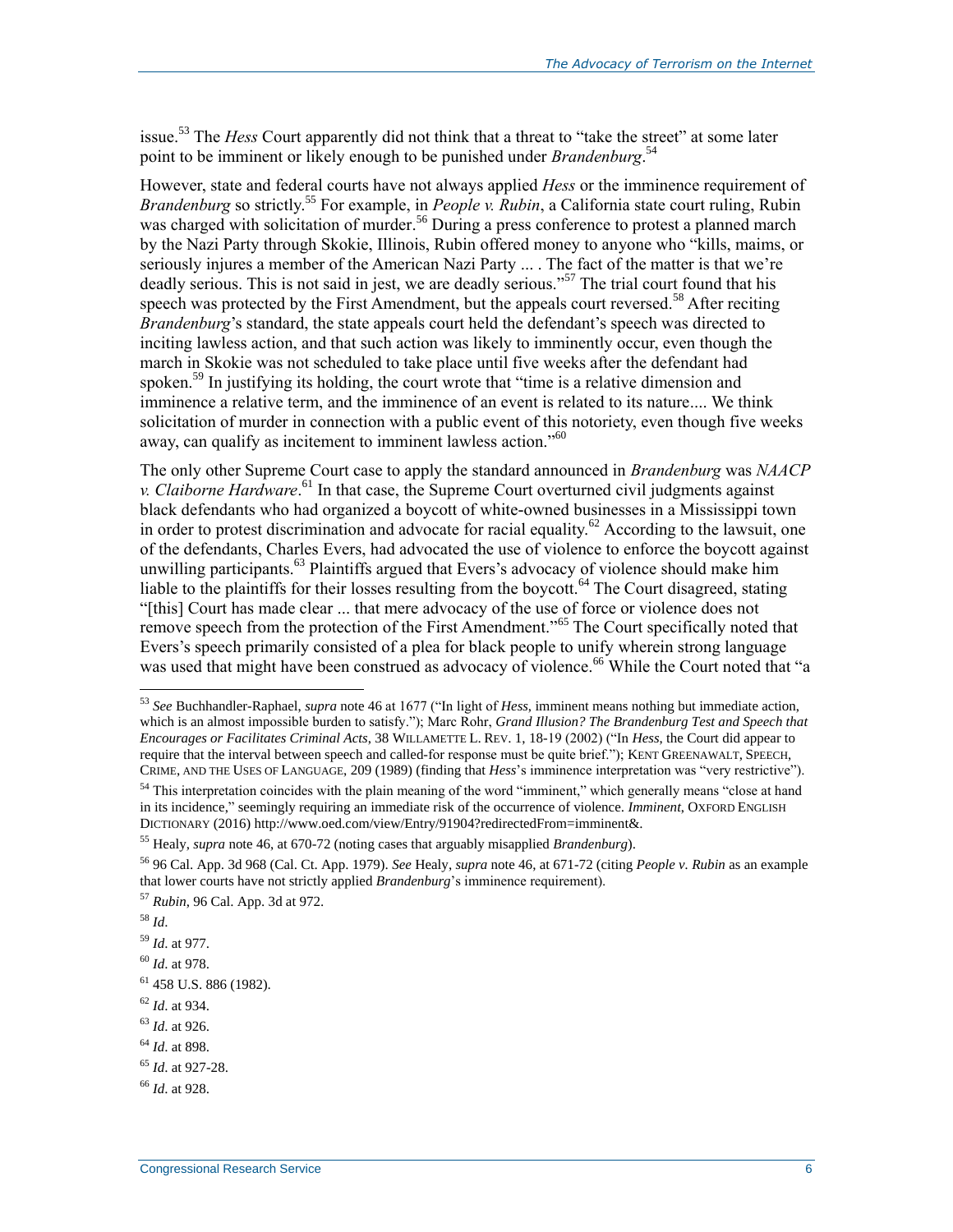substantial question would be presented whether Evers could be held liable for the consequences of that unlawful conduct" had immediate violence erupted from his speech, any violence that occurred happened weeks later. <sup>67</sup> The Court therefore concluded that Evers' speech was protected under the First Amendment.

However, the Court has also found that First Amendment protection for speech related to illegal activity has its limits. In *United States v. Williams*, the Court upheld the constitutionality of a statute that outlawed knowing offers to provide or requests to receive child pornography.<sup>68</sup> Citing *Brandenburg*, the Court noted that "there remains an important distinction between a proposal to engage in illegal activity and the abstract advocacy of illegality."<sup>69</sup> Distinguishing the statute from one that would raise issues under *Brandenburg*, the Court found that it did not ban the advocacy of the creation of child pornography, but instead prohibited what were essentially attempts to give or receive it.<sup>70</sup> Child pornography is not protected by the First Amendment.<sup>71</sup> In *Williams*, the Court held that offers to give or receive it are also categorically excluded from First Amendment protection.<sup>72</sup> For that reason, the Court found that the statute "[fell] well within constitutional bounds.<sup>773</sup> Because the Court found that the statute did not raise issues regarding permissible restrictions on the pure advocacy of violence or lawlessness, the precise boundaries of the *Brandenburg* standard remain unclear.

#### *Holder v. Humanitarian Law Project*

Beyond the issue of regulating advocacy of imminent lawlessness or violence, the more recent 2010 case of *Holder v. Humanitarian Law Project* ("*Humanitarian Law Project*") is also relevant to questions regarding the advocacy of terrorism, as the opinion analyzes the permissibility of burdening speech that may more generally benefit terrorist organizations. In *Humanitarian Law Project*, the Supreme Court upheld the constitutionality of the federal criminal prohibition on the provision of material support to entities that have been officially designated as foreign terrorist organizations (FTOs) by the United States.<sup>74</sup> The criminal prohibition applies to, among other forms of support, the provision of "personnel," "training," "service," and "expert advice and support" to designated entities."<sup>75</sup>

The plaintiffs in that case sought to provide certain services to FTOs, but feared that the provision of such services was barred by the law.<sup>76</sup> While the plaintiffs did not claim that the statute violated the First Amendment in all instances, they alleged that the law was constitutionally invalid if applied to the assistance they contemplated providing the FTOs, which was intended to assist those groups' legitimate, non-terrorism related activities.<sup>77</sup> In particular, the plaintiffs sought pre-enforcement review in order to ensure that they could teach these organizations how to

 $\overline{a}$ <sup>67</sup> *Id*.

<sup>68</sup> 553 U.S. 285 (2008).

<sup>69</sup> *Id*. at 299.

<sup>70</sup> *Id*.

<sup>&</sup>lt;sup>71</sup> New York v. Ferber, 458 U.S. 747, 764 (1982) (finding that child pornography is not protected speech).

<sup>72</sup> *Williams*, 553 U.S. at 299.

<sup>73</sup> *Id*.

 $74$  561 U.S. 1 (2010).

<sup>75</sup> *Id.* at 14; 18 U.S.C. § 2339B.

<sup>76</sup> *Humanitarian Law Project*, 561 U.S 1, 10-11 (2010).

<sup>77</sup> *Id.*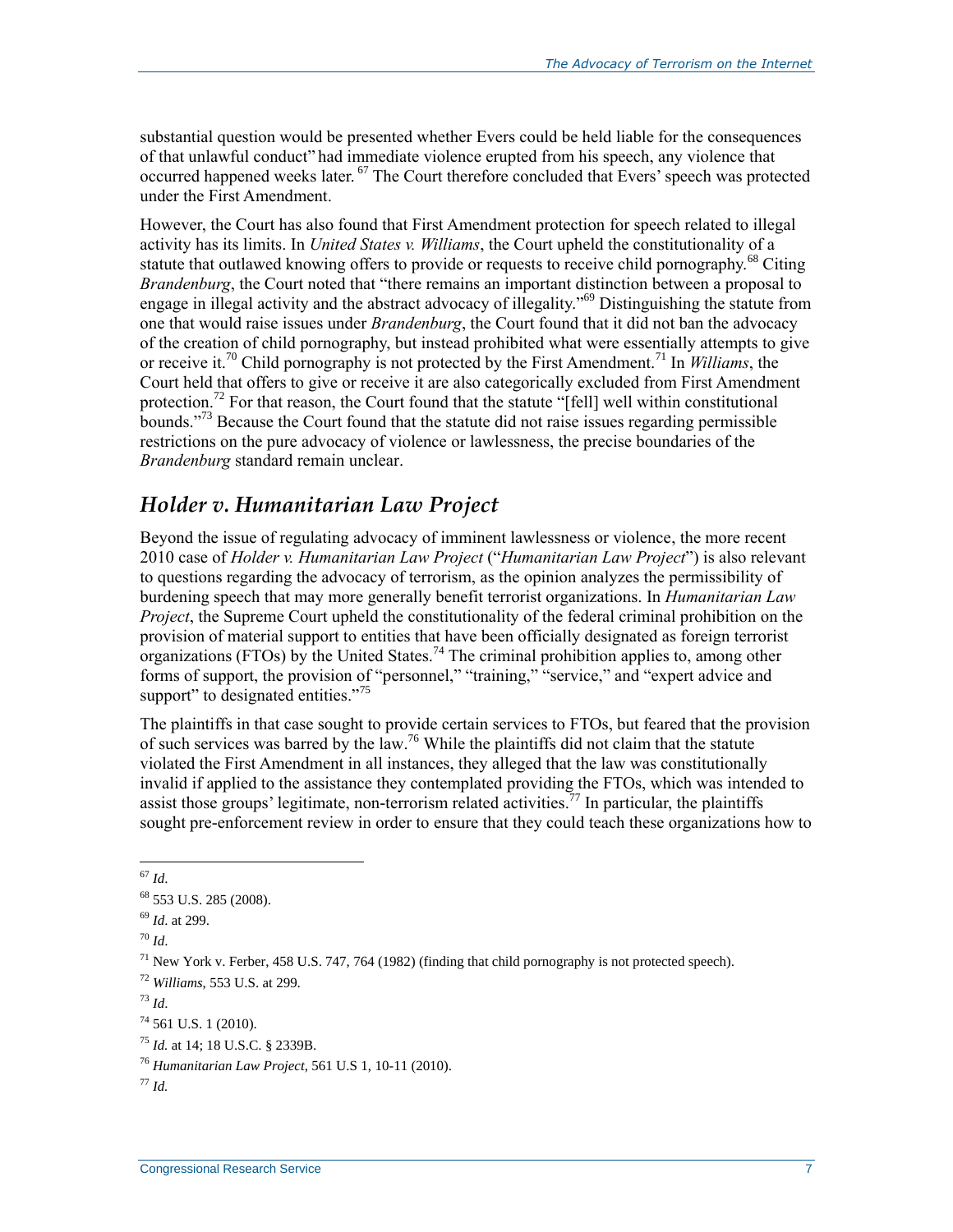apply for certain humanitarian aid, engage in political advocacy on behalf of minority groups represented by these organizations, and give legal advice regarding the negotiation of peace agreements.<sup>78</sup>

The Court agreed with the plaintiffs that the prohibition on the provision of material support extended not only to conduct, but also to speech in a manner that burdened the plaintiffs' First Amendment rights.<sup>79</sup> The majority acknowledged that the restriction was content-based, and accordingly applied "a more demanding standard" of scrutiny to the provision than would otherwise have been employed if it reached only conduct.<sup>80</sup> Nonetheless, the Court upheld the application of the statute to the speech in question.

The Court's assessment of the permissibility of the burden imposed on the plaintiffs' speech rights was informed by its reading of the underlying statute. The Court construed the material support statute as having been "carefully drawn to cover only a narrow category of speech to, under the direction of, or in coordination with foreign groups that the speaker knows to be terrorist organizations."<sup>81</sup> The fact that the statute covered speech coordinated with foreign terrorist groups, and not "independent advocacy" that happened to support those groups, made it easier for the government to demonstrate that the restriction was narrowly tailored to advance the government's interest.<sup>82</sup>

Turning to the government's justification, the Court began its analysis by reiterating that Congress has a compelling interest in combating terrorism and protecting national security.<sup>83</sup> In banning the provision of all material support to foreign terrorist organizations, the Court observed that Congress had reasoned that any support provided to these organizations, even support not intended to aid in terrorist endeavors, can free resources to support terrorist activities.<sup>84</sup> The Court noted congressional findings that if American citizens provided material support to entities the U.S. government had identified as terrorist groups that activity may strain diplomatic relationships between the United States and countries in which the FTOs operate.<sup>85</sup> In the Court's view, official cooperation and interaction with non-governmental entities can lend legitimacy to terrorist groups, which might undermine the government's interest in combating those organizations.<sup>86</sup> When examining the support that the plaintiffs wished to provide to FTOs, the Court observed that "[a] foreign terrorist organization introduced to the structures of the international legal system might use the information to threaten, manipulate, and disrupt."<sup>87</sup> According to the Court, prohibiting the provision of material support to FTOs, therefore, directly advanced the government's compelling interest in combating terrorism, and because the prohibition applied only to material support coordinated with FTOs, the statute was narrowly tailored to achieve the government's compelling interest.

 $\overline{a}$ <sup>78</sup> *Id*.

<sup>79</sup> *Id*. at 28.

<sup>80</sup> *Id*. at 27-28.

<sup>81</sup> *Id*. at 26.

<sup>82</sup> *Humanitarian Law Project*, 561 U.S. at 26.

<sup>83</sup> *Id.* at 28 ("Everyone agrees that the Government's interest in combating terrorism is an urgent objective of the highest order.") (internal quotations omitted).

<sup>84</sup> *Id*. at 29-30.

<sup>85</sup> *Id*. at 32.

<sup>86</sup> *Id*. at 30.

<sup>87</sup> *Id*. at 37.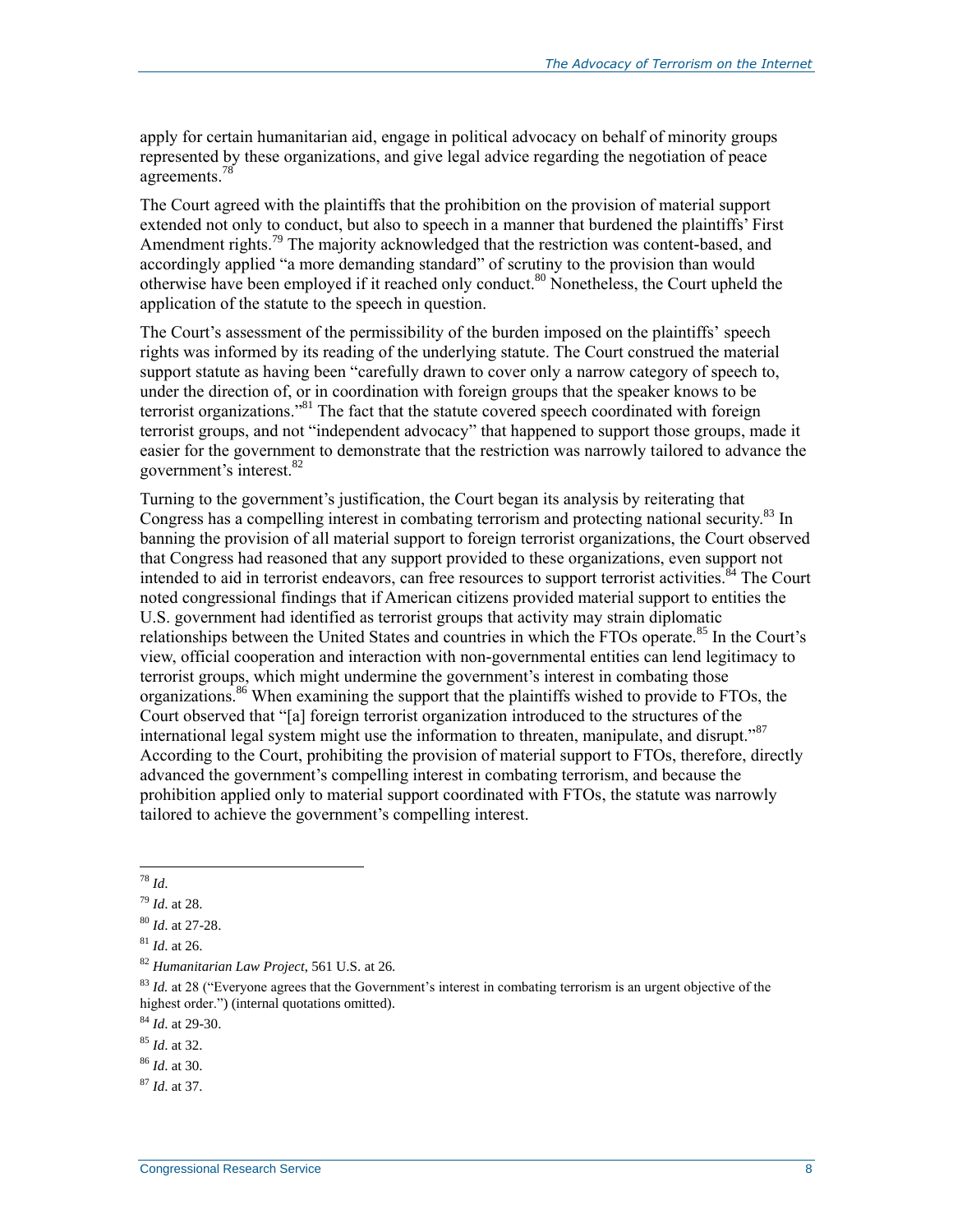In reaching its conclusion upholding the statute, the Court emphasized that its holding applied only to the factual situation before the Court, and that the Court was not deciding the constitutionality of more difficult cases that might arise in other circumstances.<sup>88</sup> The Court also stated that it "in no way suggest[ed] ... that a regulation of *independent* speech"—i.e., speech that is not coordinated with a FTO– "would pass constitutional muster, even if the Government were to show that such speech benefits foreign terrorist organizations" or that a similar statute banning the provision of material support to a *domestic* organization would survive review.<sup>89</sup> The Court focused upon the significance of the fact that Congress had carefully crafted the statute to avoid burdening constitutional rights when enacting the  $\overline{law}^{90}$  and emphasized that Congress's views on matters of national security are entitled to "significant weight."<sup>91</sup>

## **Restricting the Advocacy of Terrorism on the Internet**

Some have argued that it should be permissible to restrict advocacy of terrorism disseminated via the Internet under the First Amendment, including perhaps in situations where current case law suggests that significant constitutional questions might be raised.<sup>92</sup> Such advocates contend that eliminating or restricting such speech from the digital environment will reduce the risk of "selfradicalization<sup>"93</sup> and will restrict the ability of terrorist groups to use social media to spread their propaganda.<sup>94</sup>

### <span id="page-11-0"></span>**The Constitutionality of a Criminal Law that Would Wholly Prohibit Terrorist Advocacy**

Under *Brandenburg*, it appears that laws that criminalize the dissemination of the pure advocacy of terrorism, without more, would likely be deemed unconstitutional.<sup>95</sup> Despite the ambiguities in its application, *Brandenburg* remains controlling precedent and has been cited by the Supreme

<sup>88</sup> *Id*. at 39 ("All this is not to say that any future applications of the material-support statute to speech or advocacy will survive First Amendment scrutiny.").

<sup>89</sup> *Id.* (emphasis added).

<sup>90</sup> *Id*. at 35-36. Here the Court stressed again that "Congress has avoided any restriction on independent advocacy, or indeed any activities not directed to, coordinated with, or controlled by foreign terrorist group." *Id.* at 36.

<sup>91</sup> *Id.* at 36.

<sup>92</sup> Eckholm, *supra* note [14;](#page-4-1) Posner, *supra* not[e 20.](#page-4-0)

<sup>&</sup>lt;sup>93</sup> Self-radicalization describes the process by which an individual, or group of individuals comes to adhere to and, eventually, act on extreme philosophies. *See Threats to the American Homeland After Killing Bin Laden: An Assessment: Hearing Before the H. Comm. on Homeland Security*, 112<sup>th</sup> Cong. 12 (2011) (statement of Evan Kohlmann, Flashpoint Global Partners) ("We are seeing individuals who are popping up who were not recruited by any individual cleric or any individual mosque. They are being motivated purely by what they see on the web.").

<sup>&</sup>lt;sup>94</sup> Eckholm, *supra* not[e 14](#page-4-1) ("Recently, though, a few legal scholars, too, have engaged in what others call First Amendment heresy. What does clear and present danger mean when terrorists are provoking violence over the Internet? Should not the government have a way, they ask, to block messages that facilitate terrorist acts?"); Cass R. Sunstein, *Islamic State's Challenge to Free Speech*, BLOOMBERG VIEW (Nov. 28, 2015, 12:38 PM), https://www.bloomberg.com/ view/articles/2015-11-23/islamic-state-s-challenge-to-free-speech (arguing that due to the dangers posed by the advocacy of terrorism, the constitutional test for restricting such advocacy may need to be reconsidered).

<sup>&</sup>lt;sup>95</sup> Brandenburg v. Ohio, 395 U.S. 444, 448 (1969) (per curiam) ("A statute which fails to draw [the distinction between abstract teaching of the moral propriety of violence and preparing a group for action] impermissibly intrudes upon the freedoms guaranteed by the First and Fourteenth Amendments.").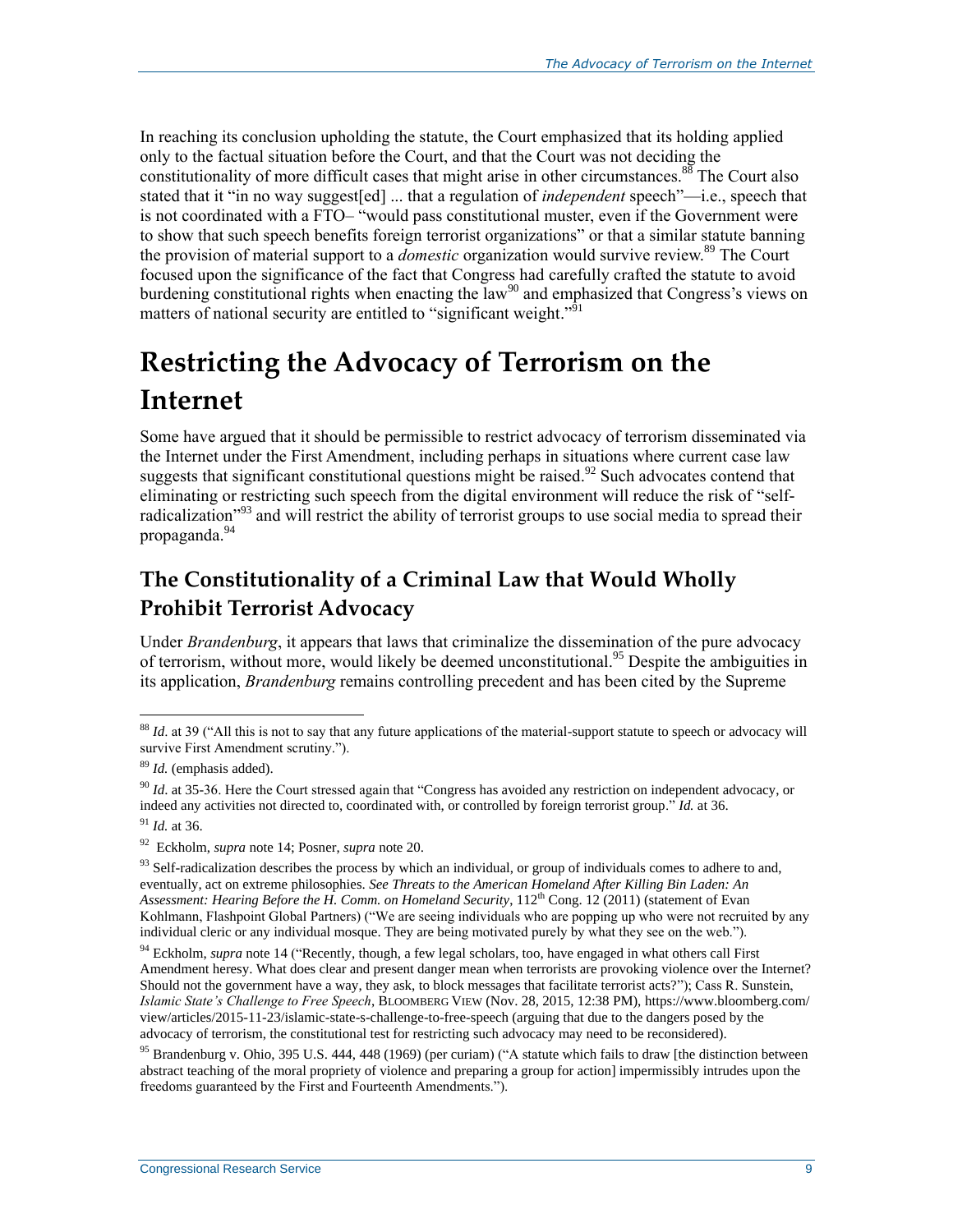Court as such.<sup>96</sup> Consequently, speech that does no more than independently advocate the moral propriety or the moral good of terrorist acts is likely protected by the First Amendment.<sup>97</sup> According to *Brandenburg*, statutes that fail to draw the distinction between abstract advocacy of violence and incitements directed at and likely to produce imminent lawless action sweep too broadly to be upheld.<sup>98</sup> Therefore, any law that would generally restrict the independent advocacy of terrorist action on the Internet, without narrowing its application to only that advocacy that meets *Brandenburg*'s definition of incitement, would likely be unconstitutional. The limiting language in the Supreme Court's majority opinion in *Humanitarian Law Project* appears to support this argument.<sup>99</sup> The Court stressed that the application of the prohibition on material support to FTOs was properly tailored to withstand scrutiny, in part, because the statute did not apply to independent advocacy of terrorism.<sup>100</sup> The Court stressed that it was not addressing whether Congress could burden independent advocacy, even if it could be shown that FTOs would benefit from that advocacy.<sup>101</sup>

<span id="page-12-0"></span>Some have argued that speech that advocates terrorist acts is so inherently dangerous that it should be distinguished from other speech that advocates violence or law breaking.<sup>102</sup> These commentators posit that the government should be able to ban the dissemination of terrorist advocacy in the same way that the dissemination of child pornography is restricted.<sup>103</sup> The comparison to child pornography is likely inapt, however. While the technology that permits the identification and filtering of child pornography might be adapted to filter the advocacy of terrorism,  $104$  the constitutional justification for allowing the government to police the distribution of child pornography arguably does not justify treating the abstract advocacy of terrorism in a similar matter.

 $\overline{a}$ 

<sup>100</sup> Holder v. Humanitarian Law Project, 561 U.S. 1, 36 (2010) ("Finally, and most importantly, Congress has avoided any restriction on independent advocacy, or indeed any activities not directed to, coordinated with, or controlled by foreign terrorist groups.") (emphasis in original).

<sup>101</sup> *Id*. at 39. *See also*, Volokh, *supra* not[e 99](#page-12-0) ("To be sure, the majority doesn't hold that a ban on independent advocacy would be unconstitutional even though such a ban might be necessary to serve a compelling government interest; it expressly reserves that question. But I think that the majority's repeated stress that the law doesn't restrict independent advocacy suggests that the Court would indeed strike down such a ban that applied to independent advocacy.").

<sup>102</sup> *See*, *e.g.*, Eckholm, *supra* note [14;](#page-4-1) Sunstein, *supra*not[e 94.](#page-11-0)

<sup>103</sup> See, Posner, *supra* not[e 20](#page-4-0) ("The idea would be to get out the word that looking at ISIS-related websites, like looking at websites that display child pornography, is strictly forbidden."); Shane II, *supra* note [20](#page-4-0) (quoting Mark D. Wallace, a former diplomat, arguing that terrorist advocacy should be removed from the Internet similarly to child pornography).

<sup>96</sup> *See, e.g.*, United States v. Stevens, 559 U.S. 460, 468 (2010). (citing *Brandenburg* for the proposition that "incitement" is not protected by the First Amendment).

<sup>97</sup> *Brandenburg*, 395 U.S. at 447.

<sup>98</sup> *Id*. at 448.

<sup>99</sup> *See* Eugene Volokh, *Speech That Aids Foreign Terrorist Organizations and Strict Scrutiny*, VOLOKH CONSPIRACY (June 21, 2010, 5:43 PM), http://volokh.com/2010/06/21/speech-that-aids-foreign-terrorist-organizations-and-strictscrutiny/ ("We Americans must have the right to try to persuade our fellow citizens, and our government, that our government is on the wrong side in various foreign policy controversies, that groups that the government says are bad guys are actually good guys (or at least less bad than the really bad guys), or that we should change our policies about which kinds of support to the bad guys are barred and which are allowed. To do that, we need to be able to make arguments defending or even praising those groups, *even when such arguments help designated foreign terrorist organizations* ... ") (emphasis in original).

<sup>104</sup> *See*, *e.g.*, Ellen Nakashima, *There's a new tool to take down terrorism images online. But social-media companies are wary of it*, WASH. POST (June 21, 2016), https://www.washingtonpost.com/world/national-security/new-tool-totake-down-terrorism-images-online-spurs-debate-on-what-constitutes-extremist-content/2016/06/20/0ca4f73a-3492- 11e6-8758-d58e76e11b12\_story.html.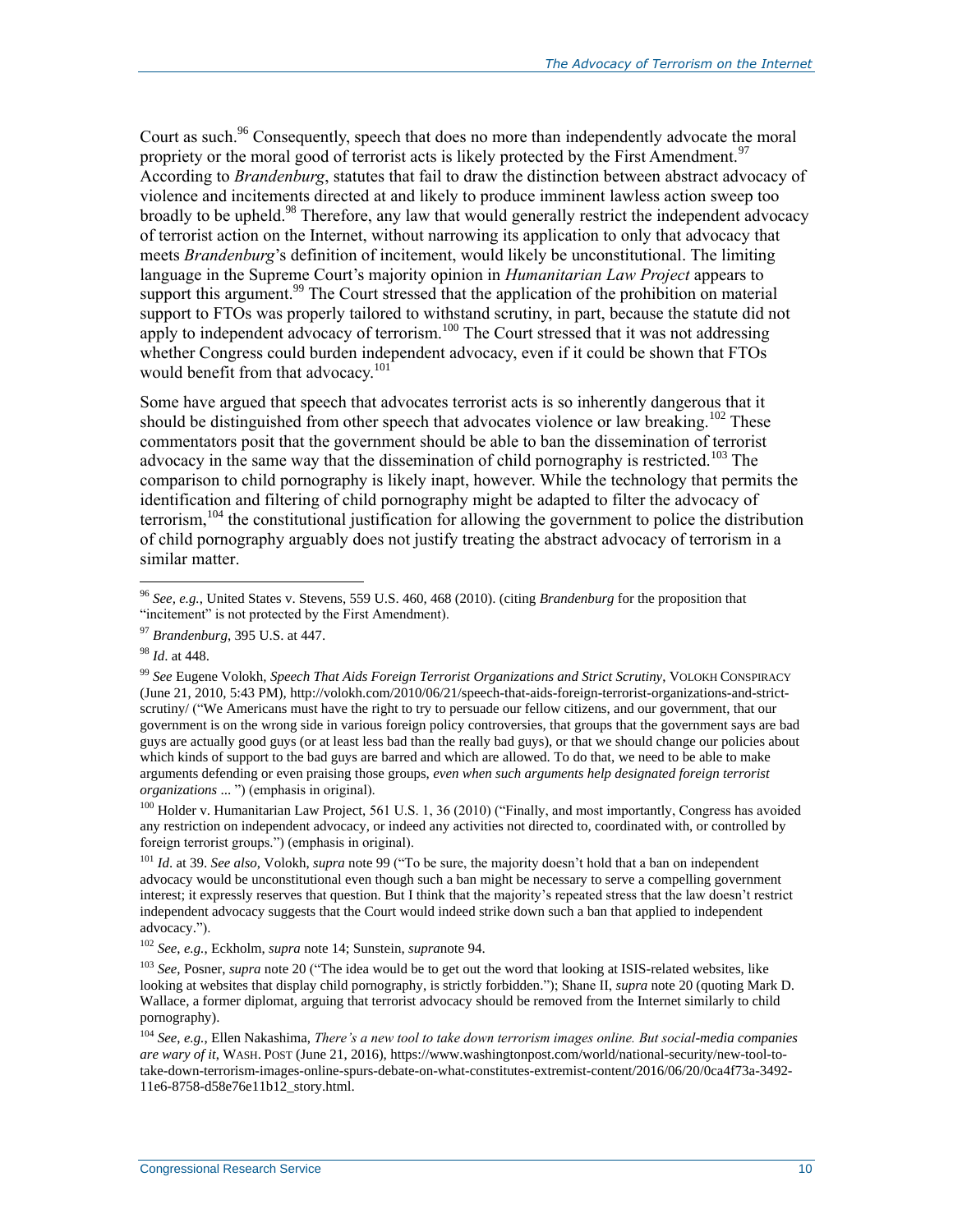Child pornography, the depiction of a minor engaged in sexual conduct that is not necessarily obscene, is unprotected by the First Amendment.<sup>105</sup> The Supreme Court held that the possession and distribution of child pornography could be completely prohibited because the government has an overriding interest in destroying the market for speech that requires the injury and exploitation of children in order to create it.<sup>106</sup> However, the Court has held that this reasoning does not extend to pornography that merely *appears* to, but does not in actuality depict a child engaging in sexual conduct ("virtual child pornography").<sup>107</sup> In reaching this holding, the Court explained that restrictions that apply to pornography depicting actual children were upheld because the laws targeted the production of the work and the harm that it caused children, not its content.<sup>108</sup> In the case of virtual depictions of child pornography, no children are harmed in the creation of the content.<sup>109</sup> The government had attempted to justify similar restrictions on virtual child pornography by arguing that such material, like actual child pornography, increased the risk that consumers of that content would victimize children in the future.<sup>110</sup> Addressing that concern, the Supreme Court reiterated that the government "may not prohibit speech because it increases the chance an unlawful act will be committed 'at some indefinite future time.'"<sup>111</sup>

Applying this reasoning to the advocacy of terrorist activity, it does not appear that the creation of speech that advocates terrorism always inherently harms someone in the course of its production in a way that would be similar to the creation of actual child pornography. To be sure, some terrorist propaganda depicts terrorist attacks or executions, but terrorist advocacy does not necessarily require someone to be harmed in order for the speech to occur.<sup>112</sup> Instead, the advocacy of terrorism, like virtual child pornography, arguably creates or increases a risk that a crime will be committed "at some indefinite future time."<sup>113</sup> And the Supreme Court has held that the government may not prohibit speech solely on the basis of that indefinite risk.<sup>114</sup>

#### **Can Terrorist Advocacy Be Restricted More Easily on the Internet?**

Speech that advocates terrorism that is distributed via the Internet may pose a significant danger to the public due to the ease of propagation to people who might be willing to act on those messages.<sup>115</sup> For that reason, some lawmakers and scholars argue that courts should permit

<sup>108</sup> *Id*.

 $\overline{a}$ 

<sup>109</sup> *Id*.

<sup>110</sup> *Id*. at 253.

 $111$  *Id.* 

<sup>&</sup>lt;sup>105</sup> *Ferber*, 458 U.S. at 764. The definition of "sexually explicit conduct" in the federal child pornography statute includes "lascivious exhibition of the genitals or pubic area of any person [under 18]" and "is not limited to nude exhibitions or exhibitions in which the outlines of those areas [are] discernible through clothing." 18 U.S.C. §§ 2256(2)(A)(v), 2252 note.

<sup>106</sup> Osborne v. Ohio, 495 U.S. 103 (1990).

<sup>&</sup>lt;sup>107</sup> Ashcroft v. Free Speech Coal., 535 U.S. 234, 249 (2002). Virtual child pornography includes depictions that appear to be children, but are not. *Id*. at 241. They may be images of adults that are digitally altered to make the subject appear younger, or simply images of very young-looking adults. *Id*.

<sup>112</sup> *See*, *e.g.*, Terrence McCoy, *ISIS, beheadings and the success of horrifying violence*, WASH. POST (June 13, 2014), https://www.washingtonpost.com/news/morning-mix/wp/2014/06/13/isis-beheadings-and-the-success-of-horrifyingviolence/

<sup>113</sup> *Ashcroft*, 435 U.S. at 253.

<sup>114</sup> *Id*.

<sup>115</sup> Eckholm, *supra* not[e 14;](#page-4-1) Posner, *supra* note [20.](#page-4-0)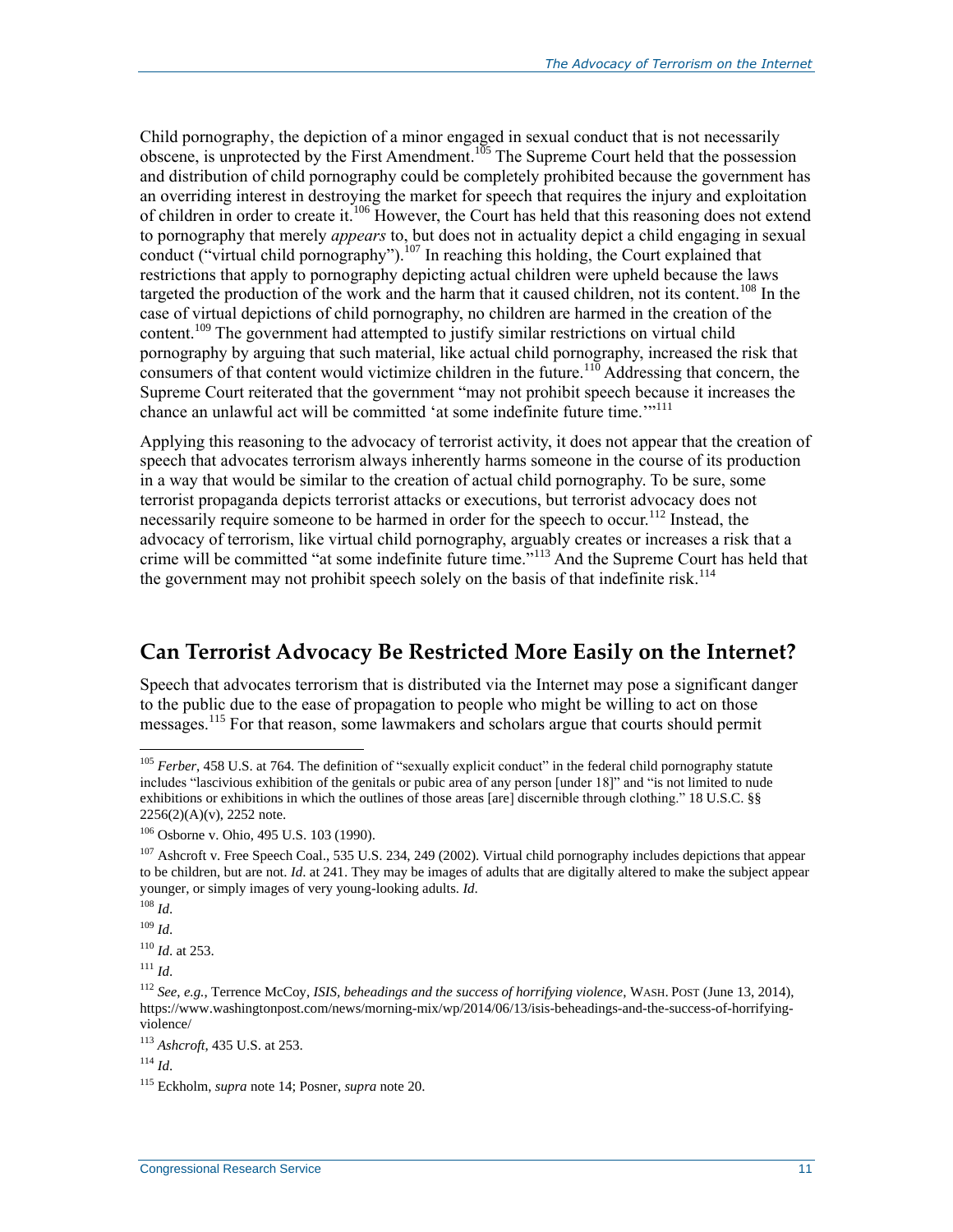terrorist advocacy to be more easily restricted when the Internet is used to disseminate it.<sup>116</sup> The Supreme Court has recognized that "each medium of expression presents special First Amendment problems."<sup>117</sup> For example, the Court has permitted broadcast speech to be more easily regulated than speech via other mediums because, among other factors, broadcasted speech is uniquely accessible to children.<sup>118</sup>

The Supreme Court has yet to consider the specific question of whether the ease of dissemination of information over the Internet warrants treating advocacy of violence via that medium differently than the same speech communicated through other means. However, the Court has had the opportunity to examine what standard of review should be applied to restrictions on Internet speech more generally.

In *Reno v. American Civil Liberties Union*, the Supreme Court struck down restrictions on the communication of indecent speech to minors.<sup>119</sup> In doing so, the Court held that content-based restrictions on Internet speech should be subject to strict scrutiny.<sup>120</sup> The Court examined whether the medium of the Internet, like the broadcast medium, justified greater latitude for the government to restrict speech on that platform and concluded that it did not.<sup>121</sup> Comparing the reasons for permitting greater restrictions on broadcasted speech to the medium of the Internet, the Court explained that broadcasted speech is uniquely accessible to children. Specifically, the Court noted that there is an appreciable risk that if indecent speech were broadcast at times when children would be likely to be in the audience, children might accidentally be exposed to that speech.<sup>122</sup> In contrast, the risk of accidentally encountering indecent speech on the Internet was, in the Court's assessment, far lower and did not justify departing from the general rules regarding content-based restrictions on speech. 123

The Court therefore accorded the highest degree of protection to speech on the Internet because "the interest in encouraging freedom of expression in a democratic society outweighs any theoretical but unproven benefit of censorship."<sup>124</sup> Assuming that the Court would apply the same reasoning to a content-based restriction on the advocacy of terrorism, the fact that speech is distributed via the Internet would not seem to permit the government to more easily regulate its dissemination, under current case law.

 $\overline{a}$ 

<sup>120</sup> *Reno,* 521 U.S. at 885.

<sup>122</sup> *Id*.

<sup>124</sup> *Id*. at 882.

<sup>116</sup> *Id*.

<sup>117</sup> FCC v. Pacifica Found., 438 U.S. 726, 748 (1978).

<sup>&</sup>lt;sup>118</sup> *Id.* at 749. In the Supreme Court's most recent opinion addressing the broadcast indecency rules, the Court did not reach the question of their constitutionality. FCC v. Fox Television, \_\_ U.S. \_\_; 132 S.Ct. 2307 (2012). However, Justice Ginsburg filed a concurring opinion arguing that *Pacifica* was wrongly decided and invited its reconsideration. 132 S.Ct. at 2321 (Ginsburg, J. concurring).

<sup>119</sup> *Reno,* 521 U.S. at 885. Indecent speech is speech that describes or depicts sexual or excretory organs or activities in a way that is patently offensive to the audience. *Pacifica*, 438 U.S. at 732.

<sup>121</sup> *Id*. at 868-69.

<sup>&</sup>lt;sup>123</sup> *Id.* ("The Internet is not as 'invasive' as radio or television. The District Court specifically found that 'communications over the Internet do not "invade" an individual's home or appear on one's computer screen unbidden. Users seldom encounter content 'by accident.'") (internal citations omitted).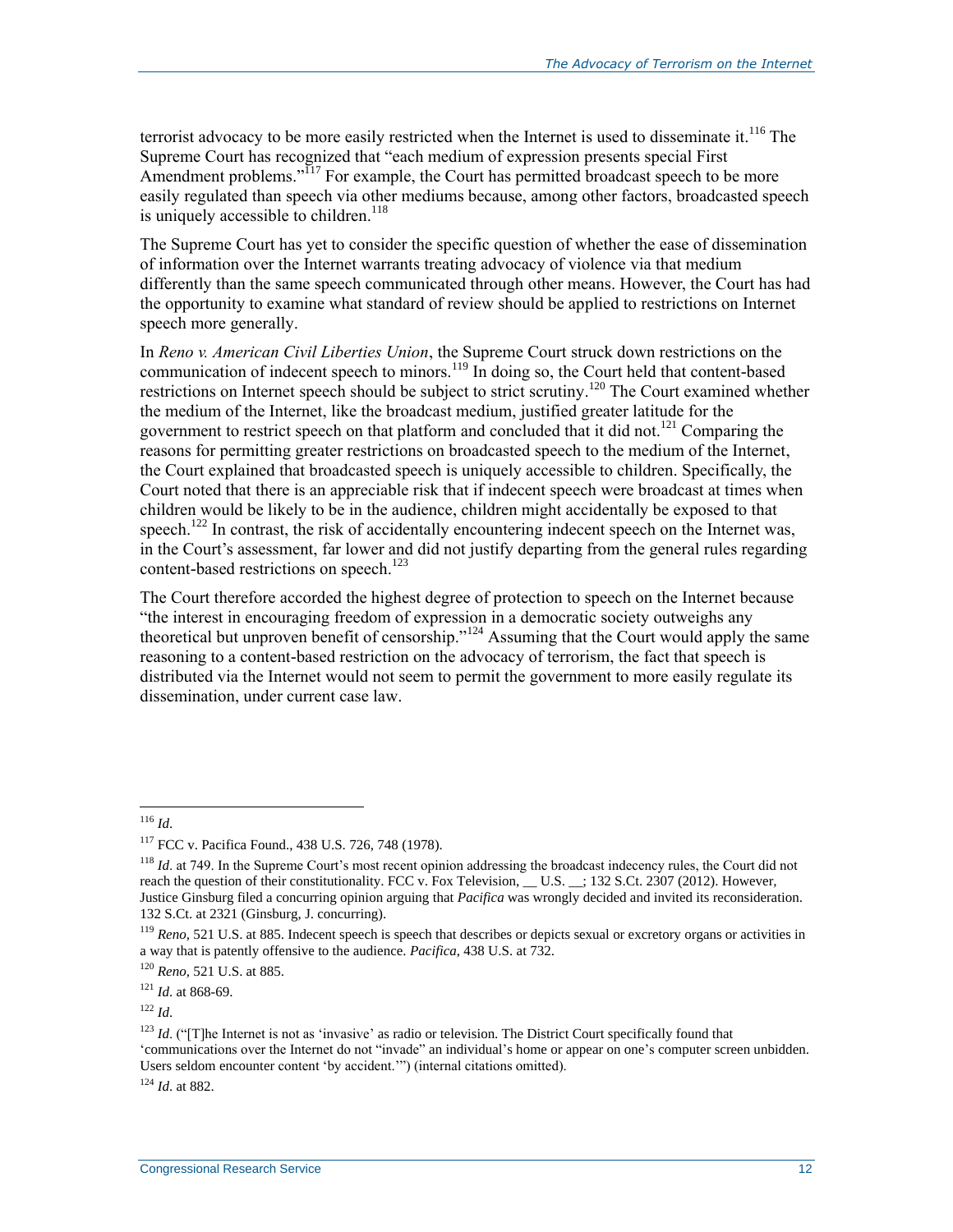## **Application of Material Support Statutes to Advocacy of Terrorism**

Under current law, the two federal statutes criminalizing material support for terrorism or foreign terrorist organizations, 18 U.S.C. §§ 2339A and 2339B, appear most relevant to online advocacy of terrorism. Neither statute squarely prohibits the advocacy of terrorism. But both statutes potentially cover non-tangible forms of support for terrorist activities or foreign terrorist groups, including through the recruitment of personnel or the provision of training, expert advice or assistance, funding, or financial services.<sup>125</sup> The material support statutes have been the most often prosecuted anti-terrorism offenses.<sup>126</sup> Section 2339A of Title 18 of the United States Code prohibits the provision of material support with the knowledge or intent that the support be used to carry out a terrorist attack.<sup>127</sup> Section 2339B prohibits the provision of material support to designated foreign terrorist organizations.<sup>128</sup> As previously discussed, the Supreme Court in *Humanitarian Law Project* held that material support provided in the form of certain kinds of speech under the direction or in coordination with foreign terrorist organizations in violation of section 2339B may be punished consistent with the First Amendment even if such support is for purposes other than advancing the group's terrorist activities.<sup>129</sup>

#### **Section 2339A: Material Support of Acts of Terrorism**

Section 2339A of Title 18 of the U.S. Code prohibits:

- 1. (a) attempting to,
- (b) conspiring to, or
- (c) actually
- 2. (a) providing material support or resources, or
- (b) concealing or disguising
	- i. the nature,
	- ii. location,
	- iii. source, or
	- iv. ownership
- of material support or resources
- 3. knowing or intending that they be used
- (a) in preparation for,
- (b) in carrying out,
- (c) in preparation for concealment of an escape from, or

 $\overline{a}$ <sup>125</sup> 18 U.S.C. § 2339A(b); 18 U.S.C. § 2339B(g).

<sup>126</sup> CRS Report R41333, *Terrorist Material Support: An Overview of 18 U.S.C. 2339A and 2339B*, by Charles Doyle.

<sup>127</sup> 18 U.S.C. § 2339A.

<sup>128</sup> 18 U.S.C. § 2339B.

<sup>&</sup>lt;sup>129</sup> Holder v. Humanitarian Law Project, 561 U.S. 1, 36 (2010).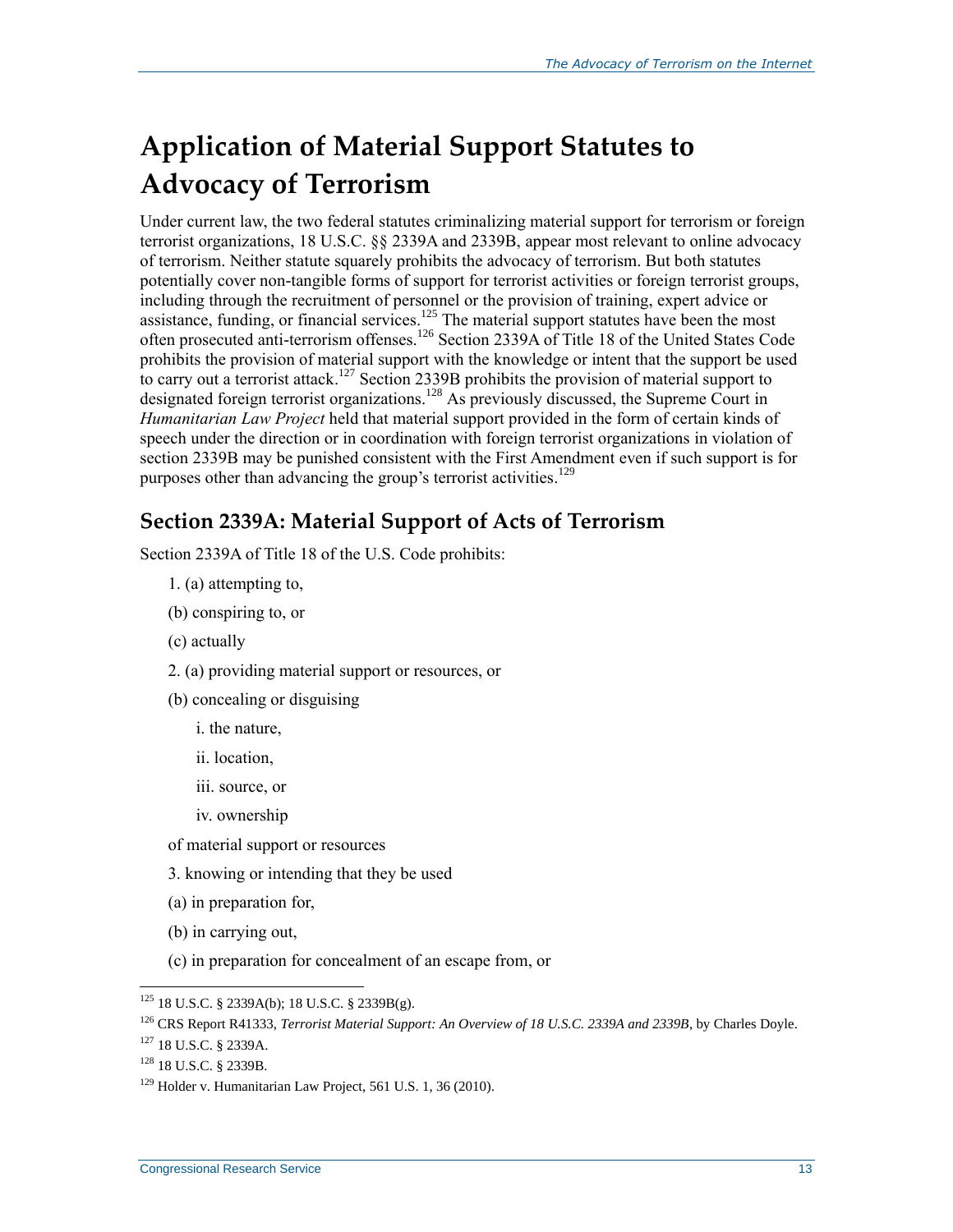- (d) in carrying out the concealment of an escape from
- 4. an offense identified as a federal crime of terrorism, as enumerated by the statute.<sup>130</sup>

Material support or resources covers "any property, tangible or intangible, or service,"<sup>131</sup> but excludes medicine and religious material.<sup>132</sup> For the purposes of the discussion of whether the material support statutes can apply to the advocacy of terrorism, it is sufficient to note that the definition of material support explicitly includes "training" and "expert advice or assistance."<sup>133</sup> The statute defines training as the "instruction or teaching designed to impart a specific skill, as opposed to general knowledge,"<sup>134</sup> whereas expert advice and assistance is defined to mean "advice or assistance derived from scientific, technical, or other specialized knowledge."<sup>135</sup> Unlike the material support statute at issue in *Humanitarian Law Project,* which potentially applied to activities done in furtherance of a foreign entity's activities unrelated to terrorism, a requisite for application of Section 2339A is that the support was given with the knowledge or intention that it would be used to facilitate a terrorist crime.<sup>136</sup>

It seems that the provision of speech in the form of training or expert advice or assistance with the intent that it be used to support a specific act of terrorism can be constitutionally punished. Even when a violation of the law may take the form of speech, the Supreme Court has held that the Constitution is not necessarily a barrier to punishment.<sup>137</sup> For example, an agreement to violate the law may be punished as a criminal conspiracy, and an agreement to fix prices in a market might constitute a violation of the antitrust laws.<sup>138</sup> Constitutional challenges to the scope of Section 2339A, including those based on arguments that it is incompatible with the First Amendment, thus far have proven unsuccessful. $^{139}$ 

 130 18 U.S.C. § 2339A.

 $131$  18 U.S.C. § 2339A(b)(2)-(b)(3).

<sup>132</sup> *Id*.

<sup>133</sup> *Id*.

<sup>134</sup> *Id*.

<sup>135</sup> *Id*.

<sup>&</sup>lt;sup>136</sup> *Id*. Convictions for a criminal violation of either Section 2339A or 2339B are punishable by imprisonment for not more than 15 years and/or a fine of not more than \$250,000 (not more than \$500,000 for an organizational defendant). *Id*.; 18 U.S.C. § 2339B. *See also* CRS Report R41334, *Terrorist Material Support: A Sketch of 18 U.S.C. 2339A and 2339B*, by Charles Doyle.

<sup>137</sup> Giboney v. Empire Storage & Ice Co., 336 U.S. 490, 498-502 (1949) ("[It] has never been deemed an abridgement of freedom of speech or press to make a course of conduct illegal merely because the conduct was in part initiated, evidenced, or carried out by means of language, either spoken, written, or printed.").

<sup>&</sup>lt;sup>138</sup> *Id.* ("Such an expansive interpretation of the constitutional guaranties of speech and press would make it practically impossible ever to enforce laws against agreements in restraint of trade as well as many other agreements and conspiracies deemed injurious to society.").

<sup>139</sup> *See, e.g.,* United States v. Amawi, 545 F.Supp.2d 681 (N.D. Ohio 2008) (upholding Section 2339A against a challenge that the statute was constitutionally overbroad and could infringe lawful expression); United States v. Sattar, 314 F.Supp.3d 279, 305 (S.D.N.Y. 2004) ("There can be no doubt, in any event, that § 2339A is a legitimate exercise of Congress's power to enact criminal laws that reflect legitimate state interests in maintaining comprehensive controls over harmful, constitutionally unprotected conduct.") (internal quotations omitted). *See generally* CRS Report R41333, *Terrorist Material Support: An Overview of 18 U.S.C. 2339A and 2339B*, by Charles Doyle.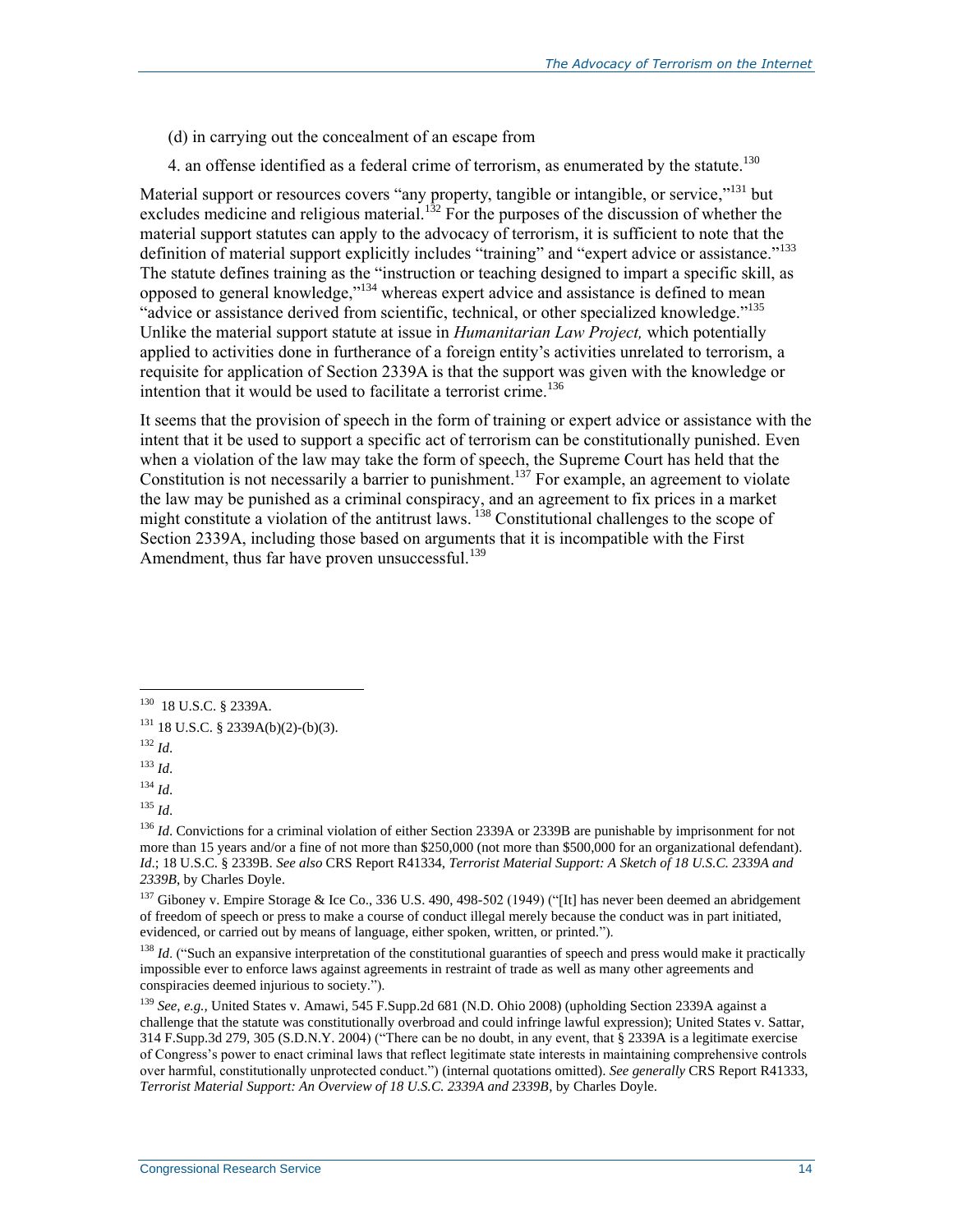### **Section 2339B: Material Support of Designated Terrorist Organizations**

Section 2339B of Title 18 of the United States Code predicates liability on material support provided to certain designated terrorist organizations, rather than to the commission of a specific crime of terrorism. <sup>140</sup> As acknowledged by the Supreme Court in *Humanitarian Law Project*, this difference may create closer constitutional questions when the statute is applied to speech.<sup>141</sup> Section 2339B outlaws:

- 1. (a) attempting to provide,
- (b) conspiring to provide, or
- (c) actually providing
- 2. material support or resources
- 3. to a foreign terrorist organization
- 4. knowing that the organization
- (a) has been designated a foreign terrorist organization, or
- (b) engages, or has engaged in "terrorism" or "terrorist activity."<sup>142</sup>

Section 2339B's definition for "material support" is the same definition that applies to Section 2339A and covers "any property, tangible or intangible, or service" and explicitly includes "training" and "expert advice or assistance."<sup>143</sup> The *Humanitarian Law Project* Court clarified that advocacy may only constitute material support when it is "concerted activity," i.e., activity in connection with or under the direction of an  $FTO$ .<sup>144</sup>

To violate Section 2339B, one need not intend to aid in a terrorist attack or to further an organization's terrorist activities.<sup>145</sup> One need only have "knowledge that the organization is a designated terrorist organization ... that the organization has engaged in terrorist activity ... or that the organization has engaged or engages in terrorism."<sup>146</sup>

#### **Advocacy Directed to, Coordinated with, Under the Direction of an FTO**

Assuming that a particular type of terrorist advocacy is within the scope of the "material support" proscribed by Section 2339B (e.g., it involves training or the giving of expert advice), the primary question that remains is whether the speech at issue would constitute advocacy "directed to, coordinated with or controlled by" a  $\text{FTO.}^{147}$  In examining the clarity of the statute in *Humanitarian Law Project* and holding that the statute was not impermissibly vague, the Court pointed out that, by its terms,

<sup>&</sup>lt;sup>140</sup> 18 U.S.C. § 2339B.

<sup>141</sup> 561 U.S. at 39.

<sup>&</sup>lt;sup>142</sup> 18 U.S.C. § 2339B. In addition to criminal prosecutions, Section 2339B(c) permits the Attorney General or the Secretary of the Treasury to bring a civil suit to enjoin violations of this section.

 $143$  18 U.S.C. § 2339B(g)(4).

<sup>144</sup> *Humanitarian Law Project*, 561 U.S. at 24.

<sup>145</sup> 18 U.S.C. § 2339B.

<sup>146</sup> *Id*.; *Humanitarian Law Project*, 561 U.S. at 17-18.

<sup>147</sup>*Humanitarian Law Project*, 561 U.S. at 6.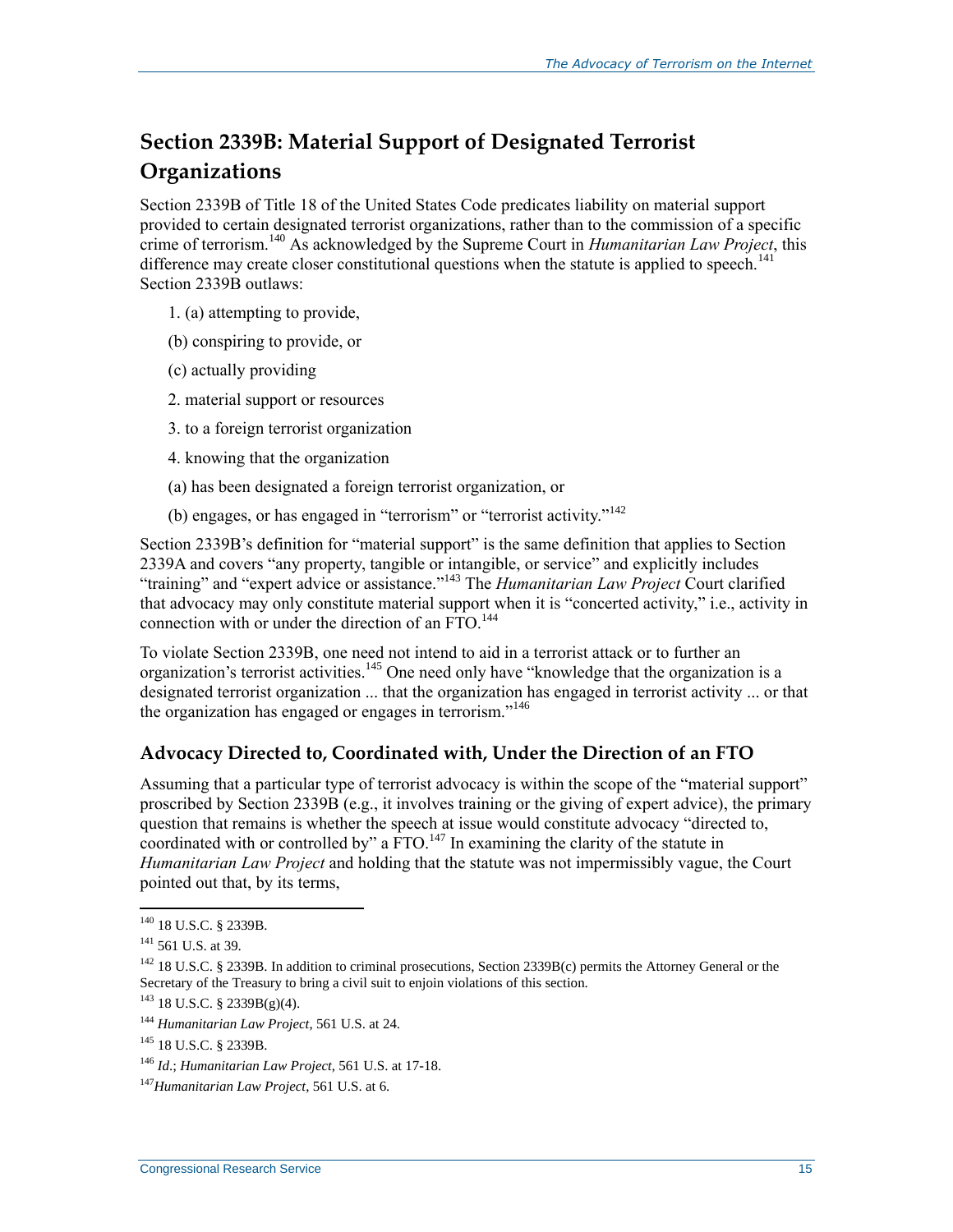[the] statute prohibits providing a service "to a foreign terrorist organization." The use of the word "to" indicates a connection between the service and the foreign group. We think a person of ordinary intelligence would understand that independently advocating for a cause is different from providing a service to a group that is advocating for that cause.<sup>148</sup>

However, the Court did acknowledge that it was leaving open "questions of exactly how much direction or coordination is necessary for an activity to constitute a 'service.'"<sup>149</sup> The majority decided that it would be more appropriate to address those questions when the particular factual situations arose.<sup>150</sup>

A 2013 case decided by the First Circuit Court of Appeals may indicate that some courts could be inclined to broadly interpret what it means to direct speech to, coordinate with, or act under the direction of a FTO.<sup>151</sup> In that case, Tarek Mehanna was convicted of several terrorism-related charges, including for providing material support to Al Qaeda, an organization Mehanna knew to be a designated FTO.<sup>152</sup> Mehanna had traveled to Yemen in an attempt to join Al Qaeda, but had been unable to locate the training camp he sought.<sup>153</sup> Mehanna had also translated publicly available Arabic language documents, some of which were Al Qaeda-generated propaganda, into English and had posted his translations on a website that was sympathetic to Al Qaeda.<sup>154</sup> Mehanna argued that his translations were independent advocacy, protected by the First Amendment and that the jury had not been properly instructed regarding what it means to coordinate with an FTO under Section 2339B. 155

The First Circuit upheld his convictions. In doing so, the court examined the trial judge's instructions to the jury regarding the First Amendment and the defendant's translations. The First Circuit noted that the trial judge had defined "coordination" by explaining that "[i]ndividuals who act entirely independently of the 'FTO' to advance its goals or objectives shall not be considered to be working under the FTO's direction."<sup>156</sup> The First Circuit could find no legal error with these jury instructions. In response to the contention that the jury should have been instructed that a direct connection between a FTO and a defendant must be proven in order for the defendant to have acted in coordination with the organization, the appeals court stated that neither the statute nor the Supreme Court's decision in *Humanitarian Law Project* required "a direct link" between a defendant and a FTO for a violation to occur.<sup>157</sup> Nonetheless, the appeals court did not explicitly hold that Mehanna's translational activities were sufficient to sustain his conviction.<sup>158</sup> At the same time, the court held that, even if the defendant's translational activities did not constitute an attempt to provide material support, the evidence surrounding his trip to Yemen in an attempt to join Al Qaeda supported his convictions.<sup>159</sup>

 $\overline{a}$ 

<sup>150</sup> *Id*.

- <sup>153</sup> *Id*.
- <sup>154</sup> *Id*.

<sup>&</sup>lt;sup>148</sup> *Id.* at 24 (internal citations omitted).

<sup>149</sup> *Id*.

<sup>&</sup>lt;sup>151</sup> United States v. Mehanna, 735 F.3d 32 (1<sup>st</sup> Cir. 2013), *cert. denied*, 135 S. Ct. 49 (2014).

<sup>152</sup> *Id*. at 41.

<sup>155</sup> *Id*. at 47.

<sup>156</sup> *Id.* at 48-49.

<sup>157</sup> *Id*. at 50.

<sup>158</sup> *Id*. at 51.

<sup>159</sup> *Id*.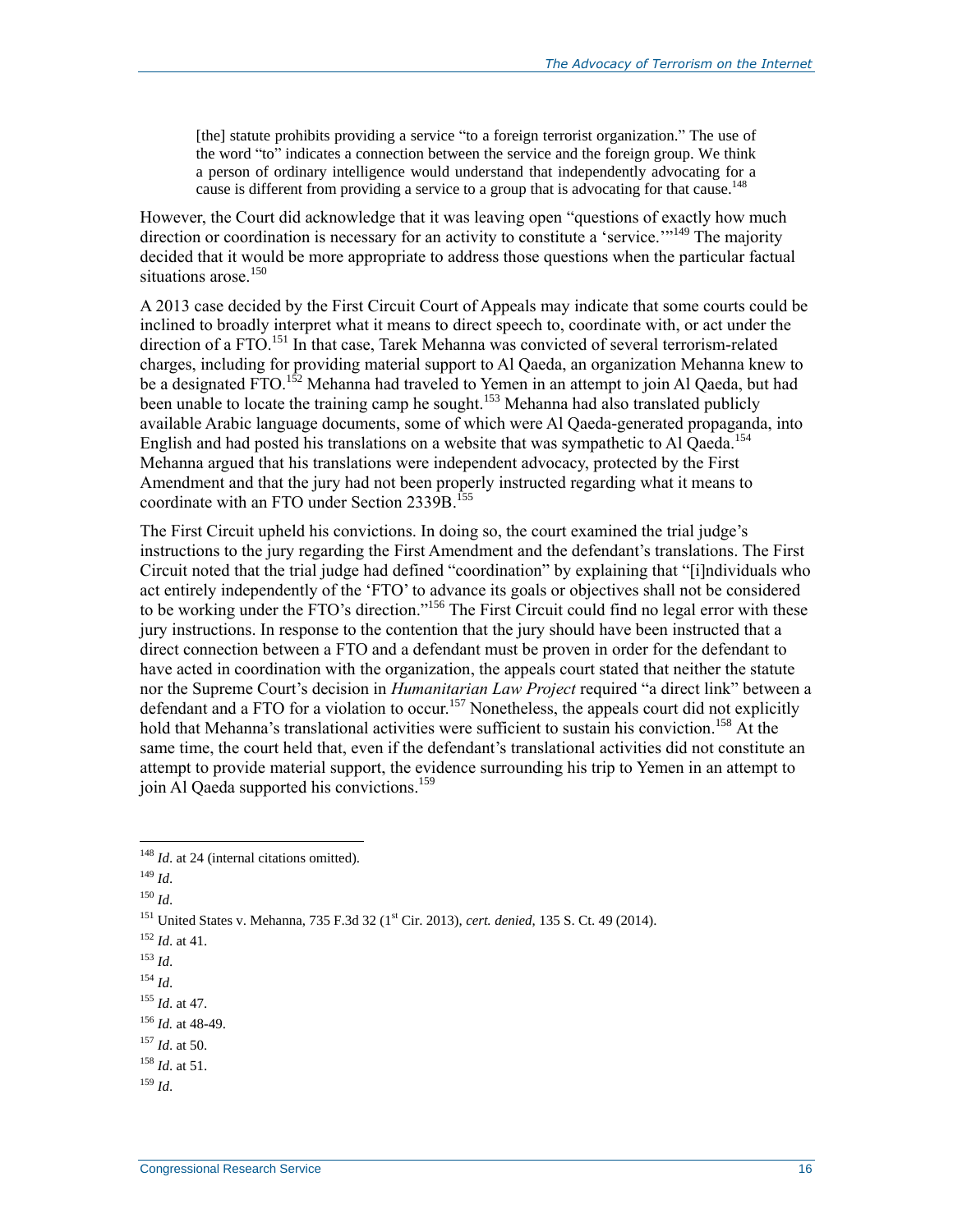<span id="page-19-0"></span>The *Mehanna* case does not provide definitive answers as to when speech activity that may benefit an FTO is sufficiently directed to, coordinated with, or under the direction of a FTO to be considered material support.<sup>160</sup> However, it does suggest that certain forms of speech-related activity might be considered to be material support, even if the defendant never actually has direct contact with the FTO.<sup>161</sup> If speech can be material support when the defendant has never succeeded in making direct contact with the FTO, it seems unclear where the line might be drawn between independent advocacy of terrorism that the Supreme Court in *Humanitarian Law Project* suggested could not be restricted and advocacy of terrorism that constitutes a violation of Section 2339B<sup>162</sup>

#### **The Application of Section 2339B to Social Media Services**

<span id="page-19-1"></span>Some observers have suggested the possibility that when members of FTOs obtain accounts for social media sites like Twitter and Facebook, those sites are providing a service to FTOs that constitutes material support in violation of Section 2339B.<sup>163</sup> Some FTOs have reportedly acquired social media accounts from social media companies.<sup>164</sup> One recent study estimated that over 30,000 accounts on Twitter were controlled by the Islamic State organization alone as of 2014.<sup>165</sup> Others have noted the apparent presence of other terrorist groups on Twitter and other social media outlets.<sup>166</sup> The outstanding questions appear to be whether providing a social media

<sup>&</sup>lt;sup>160</sup> See Buchlander-Raphael, *supra* note [46](#page-7-0) at 1683-84 ("Cognizant of the difficulties that the government's 'translation as service' theory posed for First Amendment jurisprudence, the court attempted to play down the significance of the translation-centric charge by characterizing it only as an 'alternative basis' for conviction."); Emily Goldberg Knox, *Note: The Slippery Slope of Material Support Prosecutions: Social Media Support to Terrorists*, 66 HASTINGS L.J. 295, 314-15 (In affirming Mehanna's conviction, the First Circuit held that the trial court adequately instructed the jury. However, the court skirted the need to decide anything about coordination by affirming Mehanna's conviction on the grounds that his trip to Yemen was sufficient to support a guilty verdict, even if his Internet activities were constitutionally protected.").

<sup>161</sup> *See* Buchhandler-Raphael, *supra* not[e 46](#page-7-0) at 1683-84 (arguing that *Mehanna* "demonstrates how the prohibition against providing material support to FTOs criminalizes a lot of speech, despite the arguably weak causal link between the speech in question and the risk of future harm").

<sup>162</sup> *See* Noah Feldman, *Courts Blur Line Between Violent Speech and Crime*, BLOOMBERG VIEW (Jul. 12, 2016), https://www.bloomberg.com/view/articles/2016-07-12/courts-blur-line-between-violent-speech-and-crime ("Create a pro-Islamic State music video and post it on a known IS website and you could find yourself convicted of a crime, material support for terrorism. ... The First Circuit should've analyzed whether Mehanna's translation activities counted as coordination. But it didn't ... ").

<sup>163</sup> *See* Fields v. Twitter, No. 16-cv-00213-WHO, 2016 U.S. Dist. LEXIS 105768 (N.D. Cal. Aug. 10, 2016); Compl. at 2-3, Force, et. al v. Facebook, No. 16 Civ. 05490 (S.D.N.Y. Jul. 10, 2016); *see also* Jacob Bogage, *Family of ISIS Paris Attack Victim Sues Google, Facebook, and Twitter*, WASH. POST (Jun 16, 2016), https://www.washingtonpost.com/ news/the-switch/wp/2016/06/16/family-of-isis-paris-attack-victim-sues-google-facebook-and-twitter/; Knox, *supra* note [160,](#page-19-0) at 311 ("The plain language, legislative history, and legislative intent provide strong support for a broad understanding of the term 'service'" and it likely includes social media accounts); Zoe Bedell and Benjamin Wittes, *Tweeting Terrorists, Part II: Does it Violate the Law for Twitter to Let Terrorist Groups Have Accounts?*, LAWFARE (Feb. 14, 2016, 6:35 PM), https://www.lawfareblog.com/tweeting-terrorists-part-ii-does-it-violate-law-twitter-letterrorist-groups-have-accounts. [hereinafter "Bedell and Wittes Part II"]

<sup>164</sup> *See* Knox, *supra* note [160,](#page-19-0) at 308-10; Zoe Bedell and Benjamin Wittes, *Tweeting Terrorists, Part I: Don't Look Now But a Lot of Terrorist Groups are Using Twitter*, LAWFARE (Feb. 14, 2016, 5:05 PM),

https://www.lawfareblog.com/tweeting-terrorists-part-i-dont-look-now-lot-terrorist-groups-are-using-twitter (taking note of the number of terrorist groups that appear to have affiliated and official Twitter accounts).

<sup>165</sup> J.M. Berger, *The ISIS Twitter Census: Making Sense of ISIS's Use of Twitter*, BROOKINGS INST., (Mar. 6, 2015), https://www.brookings.edu/blog/order-from-chaos/2015/03/06/the-isis-twitter-census-making-sense-of-isiss-use-oftwitter/.

<sup>&</sup>lt;sup>166</sup> See Complaint at 2-3, Force, et al. v. Facebook, No. 16 Civ. 05490 (S.D.N.Y. filed Jul. 10, 2016); Jacob Bogage, *Family of ISIS Paris Attack Victim Sues Google, Facebook, and Twitter*, WASH. POST (Jun 16, 2016), (continued...)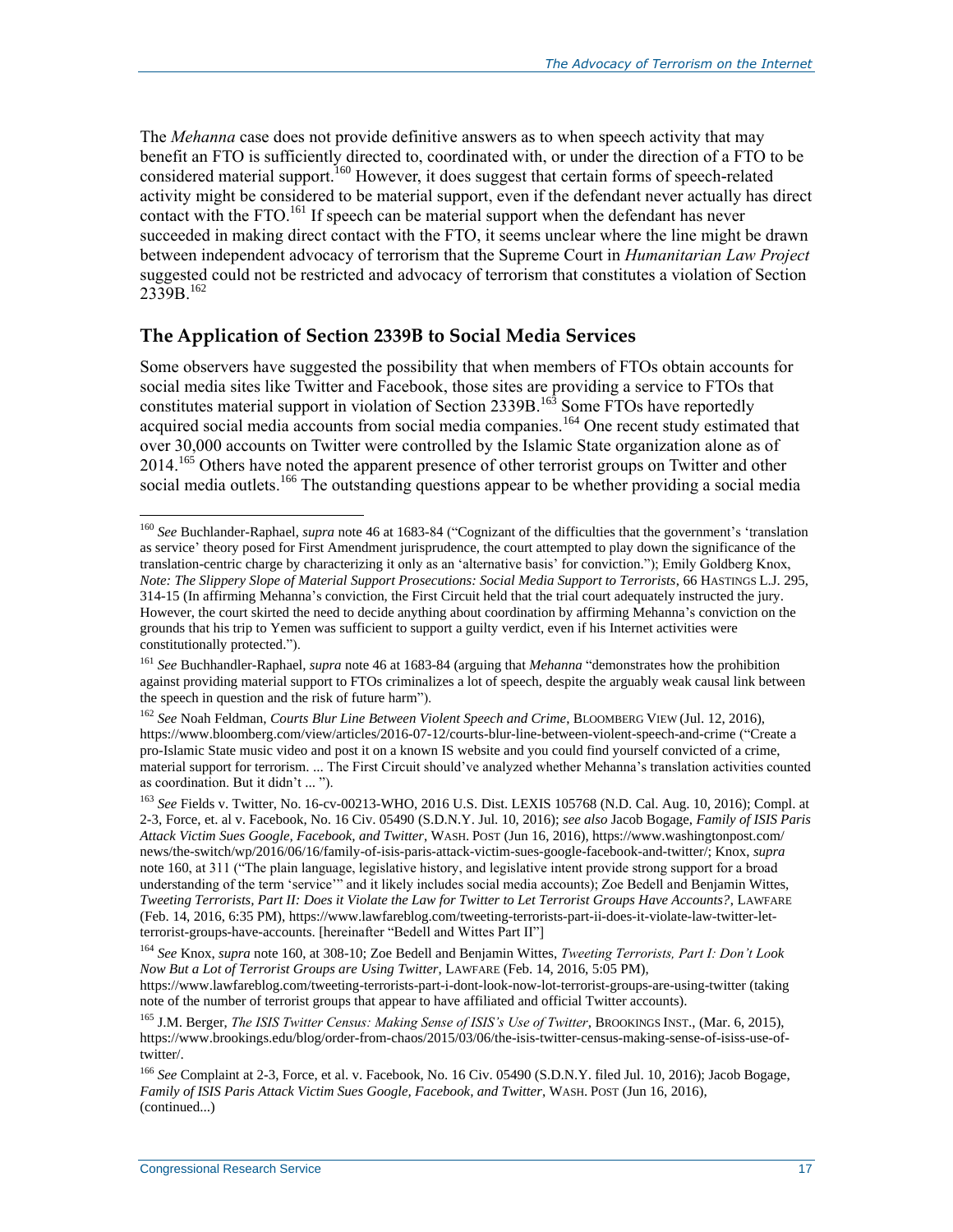account could constitute material support and whether a social media company has knowledge sufficient to support a conviction.<sup>167</sup> However, it does not appear that the Department of Justice (DOJ) has ever brought a criminal or civil case against any social media outlet alleging such a violation. <sup>168</sup> As a result, there is no case law clarifying whether the statute can properly be applied to social media companies whose generally available services are used by FTOs to communicate.

If a court were to evaluate whether Section 2339B can be applied to social media companies, one of the most difficult questions presented would be whether a social media site could be said to be acting in coordination with or under the direction of an FTO. As noted above, *Humanitarian Law Project* did not provide guidance as to the level of coordination necessary to constitute the provision of a service to a FTO under the statute.<sup>169</sup> *Mehanna* suggests that defendants need not have direct contact with the FTO in order for a violation to occur.<sup>170</sup> Websites generally do not engage in background checks or any other form of verification prior to permitting an account to be created.<sup>171</sup> Given the number of people who use their services, such verification may be impossible.<sup>172</sup> And given the difficult burden that would be imposed on social media companies in performing background checks on every user, a court may simply conclude that providing an account to a user who may happen to be affiliated with a FTOs may be insufficient in and of itself to rise to the level of "coordination" necessary to violate Section 2339B.<sup>173</sup> Nonetheless, a number of social media sites have policies to remove terrorist content or the accounts of terrorist groups.<sup>174</sup> Some have argued that because social media sites often fail to suspend accounts that are associated with FTOs, the government could argue that this failure is evidence of coordination with FTOs.<sup>175</sup> Without case law interpreting this question, it remains unclear whether the fact that

<span id="page-20-0"></span>l

<sup>169</sup> *Humanitarian Law Project*, 561 U.S. at 24.

<sup>170</sup> *Mehanna*, 735 F.3d at 50.

<sup>171</sup> *See*, *e.g.*, Chi. Lawyers' Comm. for Civ. Rights Under Law, Inc. v. Craigslist, 519 F.3d 666, 668-69 (7<sup>th</sup> Cir. 2008) (noting that "[every] month more than 30 million notices are posted" to Craigslist); Stats, FACEBOOK (last visited Aug. 27, 2016), http://newsroom.fb.com/company-info/ ("1.13 billion daily active users on average for June 2016").

<sup>172</sup> *See Chi. Lawyers' Comm*., 519 F.3d at 668 ("An online service could hire a staff to vet the postings, but that would be expensive and may well be futile: if postings had to be reviewed before being put online, long delay could make the service much less useful ... ").

<sup>173</sup> *See also*, Gabe Rottman, *Hamas, Twitter and the First Amendment*, AM. CIV. LIBERTIES UNION (Nov. 21, 2012, 3:25PM), https://www.aclu.org/blog/hamas-twitter-and-first-amendment ("For de facto common carriers like Twitter, open to all, the provision of service is not 'coordinated' in the way the Court seems to argue is necessary, and it certainly does not suggest 'support' in the sense of concerted activity in furtherance of the goals of the designated terrorist organization.").

<sup>174</sup> *See* Katie Benner, *Twitter Suspends 235,000 More Accounts Over Extremism*, N.Y. TIMES (Aug. 18, 2016), http://www.nytimes.com/2016/08/19/technology/twitter-suspends-accounts-extremism.html? r=0; Natalie Andrews and Deepa Seetharama, *Facebook Steps Up Efforts Against Terrorism*, WALL ST. J. (Feb. 11, 2016), http://www.wsj.com/articles/facebook-steps-up-efforts-against-terrorism-1455237595.

<sup>175</sup> See Knox, *supra* note [160](#page-19-0) at 316 ("The failure to suspend FTO accounts could be seen as a conscious decision that provides evidence of coordination, particularly as social media companies have the ability to monitor and proactively take down these accounts."); Bedell and Wittes Part II, *supra* footnot[e 163](#page-19-1) (noting that the *Humanitarian Law Project*  (continued...)

<sup>(...</sup>continued)

https://www.washingtonpost.com/news/the-switch/wp/2016/06/16/family-of-isis-paris-attack-victim-sues-googlefacebook-and-twitter/.

<sup>167</sup> *See* Knox, *supra* note [160](#page-19-0) at 310-21.

<sup>168</sup> *See* Quintan Wiktorowicz, *Working to Counter Online Radicalization to Violence in the United States*, WHITE HOUSE BLOG (Feb. 5, 2013, 10:02 AM), https://www.whitehouse.gov/blog/2013/02/05/working-counter-onlineradicalization-violence-united-states (noting that the Obama administration investigates and prosecutes those "who use the Internet to recruit others to plan and carry out acts of violence." and works to inform citizens regarding the threats of terrorist activity online, but does not attempt to remove content from the Internet in its approach).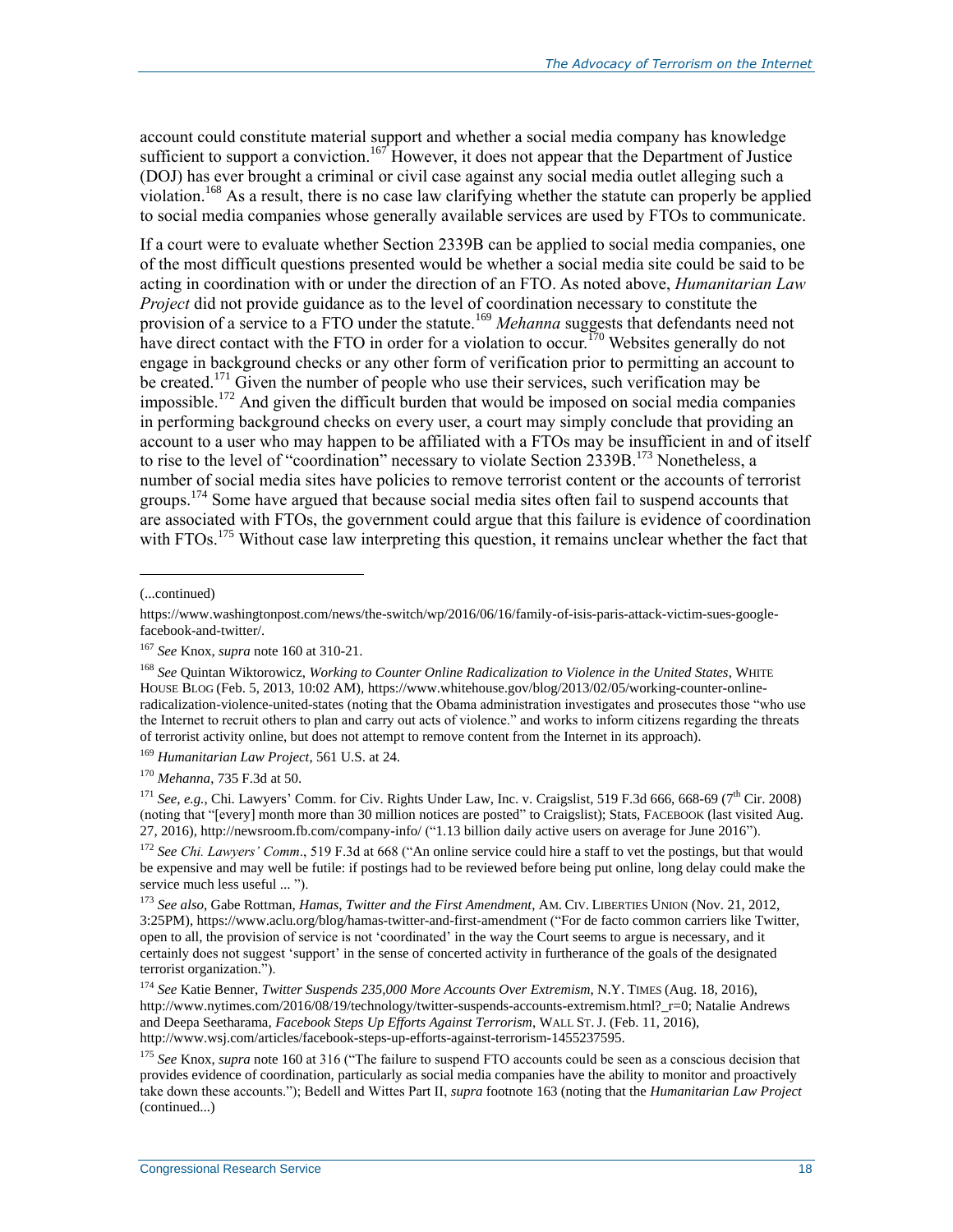terrorist groups and their representatives often are able to obtain and use social media accounts represents a sufficient connection between social media services and the terrorist groups to support a finding of the provision of material support.

In addition, in order to hold a social media company criminally or civilly liable for the provision of material support to an FTO under Section 2339B, the government must prove that the defendant knew that the organization to which the support was provided was a designated FTO or that the organization was engaged in terrorism.<sup>176</sup> Social media companies could be expected to argue that they do not have sufficient knowledge of a new user's affiliation with a FTO upon the activation of an account.<sup>177</sup> Over one billion people use Facebook,<sup>178</sup> and millions also use Twitter.<sup>179</sup> The companies do not, and might argue that they cannot, attempt to discover with any degree of certainty what users of its services will be terrorist affiliates prior to the activation of an account. 180

Nonetheless, social media sites appear to be generally aware that their services are used by some percentage of their subscribers to disseminate terrorist advocacy and that they may be used by FTOs themselves. Twitter, Facebook, and other social media sites can and do disable accounts that violate their terms of service.<sup>181</sup> Certain violent speech, including speech that advocates or glorifies terrorism, violates the terms of service of these sites.<sup>182</sup> It has been reported that Twitter has recently increased the number of accounts that it has disabled for promoting terrorism.<sup>183</sup> Facebook has also reportedly removed posts that advocate terrorism and has disabled accounts for the same reason.<sup>184</sup> The fact that social media companies take steps to remove that content when it appears on their services may be evidence that they know that their services are being used by

 $\overline{a}$ 

<sup>178</sup> Stats, FACEBOOK (last visited Aug. 27, 2016), http://newsroom.fb.com/company-info/ ("1.13 billion daily active users on average for June 2016").

<sup>(...</sup>continued)

Court left unclear what coordination might mean, but arguing that "it's worth noting that even if the requisite relationship includes 'formal elements,' Twitter's relationship with its users—including Hezbollah, Hamas, and the PKK—is defined by precisely such elements, including a legal contract.").

<sup>176</sup> 18 U.S.C. § 2339B. *Humanitarian Law Project* did not address the question of what level of awareness would be sufficient to sustain a conviction under Section 2339B because the plaintiffs in that case did not dispute their knowledge that the groups at issue were FTOs. *Humanitarian Law Project*, 561 U.S. at 9-10.

<sup>177</sup> *See* Knox, *supra* note [160](#page-19-0) at 319 ("Social media companies will reject any assertion that they knew they were providing a service to designated FTOs."); Zoe Bedell and Benjamin Wittes, *supra* not[e 163,](#page-19-1)

https://www.lawfareblog.com/tweeting-terrorists-part-ii-does-it-violate-law-twitter-let-terrorist-groups-have-accounts ("One could imagine Twitter's arguing that the statute is vague as applied to it, because there is no way it reasonably can know which of the millions of users who sign up for its services are affiliated with designated foreign terrorist organizations.").

<sup>179</sup> @Twitter, Twitter (Dec. 18, 2012, 10:01AM), https://twitter.com/twitter/status/281051652235087872 (stating that Twitter now has over 200 Million users).

<sup>180</sup> *See* Knox, *supra* note [160](#page-19-0) at 319 ("Social media companies will reject any assertion that they knew they were providing a service to designated FTOs."); Bedell and Wittes Part II, *supra* note [163;](#page-19-1) Gabe Rottman, Hamas, *Twitter and the First Amendment*, AM. CIV. LIBERTIES UNION (Nov. 21, 2012, 3:25PM), https://www.aclu.org/blog/hamastwitter-and-first-amendment.

<sup>181</sup> *See*, *e.g.*, Benner, *supra* not[e 174;](#page-20-0) Ryan Lucas, *New Software Aims to Curb Extremism Online*, CQ.COM (June 17, 2016, 3:04 PM) http://www.cq.com/doc/news-4912514?0.

<sup>182</sup> *See*, *e.g.*, Twitter Rules. https://support.twitter.com/articles/18311# (last visited, Aug. 26, 2016); Facebook Terms of Service https://www.facebook.com/terms (last visited Aug. 26, 2016); YouTube Community Guidelines https://www.youtube.com/yt/policyandsafety/communityguidelines.html (last visited Aug. 26, 2016).

<sup>183</sup> Benner, *supra* not[e 174.](#page-20-0)

<sup>184</sup> Andrews and Seetharama, *supra* footnot[e 174.](#page-20-0)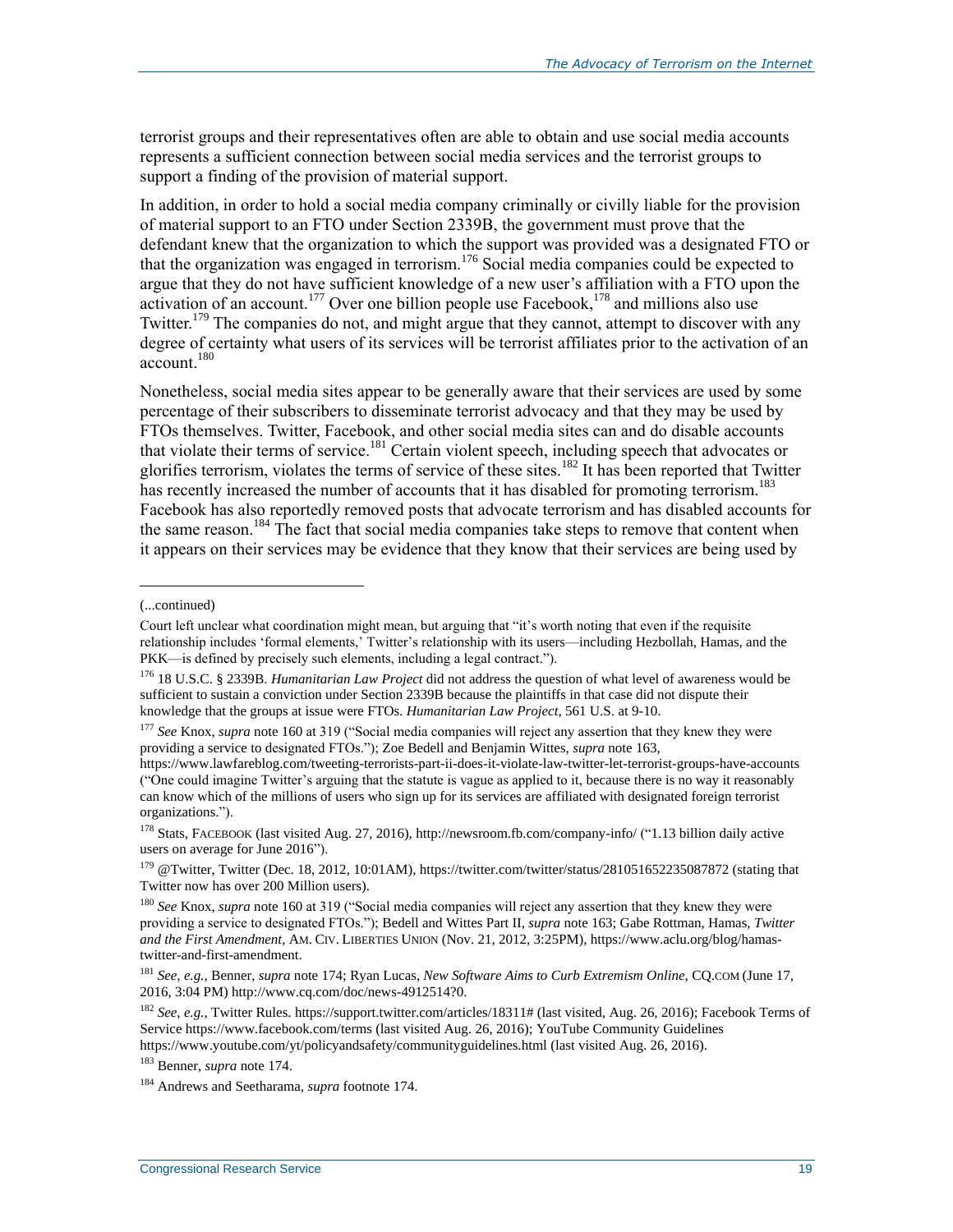FTOs.<sup>185</sup> On the other hand, a social media website might not be sure if an account actually belongs to a FTO or is operated by another user identifying itself as the FTO.<sup>186</sup> It is unclear whether the general knowledge of social media sites that terrorist organizations are using their services, despite lacking actual knowledge that a particular account is used by a specific FTO, is sufficient to support a conviction for the provision of material support under Section 2339B.<sup>187</sup>

#### **Private Civil Lawsuits and Section 230 of the Communications Decency Act**

Section 2333 of Title 18 of the United States Code permits U.S. citizens injured in their persons, property, or business by acts of international terrorism to recover treble damages.<sup>188</sup> Courts have interpreted violations of Section 2339A and 2339B to be acts of international terrorism for the purposes of Section 2333.<sup>189</sup> Recently, a number of lawsuits have been filed by private plaintiffs against social media websites alleging that they are providing material support to terrorist groups in violation of 18 U.S.C. § 2339B.<sup>190</sup> One such lawsuit was brought against Twitter and alleged that Twitter's dissemination of propaganda by the Islamic State organization led to a terrorist attack that caused the death of three government contractors at a training facility in Jordan.<sup>191</sup> In another lawsuit, the father of one of the Americans killed in the orchestrated terrorist attack in Paris in 2015 similarly accused Twitter, Google, and Facebook of providing material support to the Islamic State in violation of Section 2339B, arguing that without the services provided by these sites, "the explosive growth of ISIS over the last few years into the most-feared terrorist group in the world would not have been possible."<sup>192</sup>

<span id="page-22-0"></span>Beyond the difficulty with determining whether social media companies can be held civilly liable for providing material support under the terms of Section 2339B, such private civil lawsuits may face an additional hurdle in attempting to hold social media services accountable for allowing FTOs to use them.<sup>193</sup> Section 230(c) of the Communications Decency Act (CDA) prohibits

<sup>185</sup> *See* Knox, *supra* note [160](#page-19-0) at 320 ("Furthermore, after the brutal execution of reporter James Foley, Twitter and YouTube began aggressively cracking down on accounts affiliated with ISIL. This swift and decisive action suggests that these companies have the ability to identify and shut down accounts affiliated with FTOs despite the large number of users.").

<sup>186</sup> *See* Zoe Bedell and Benjamin Wittes, *Tweeting Terrorists, Part III: How Would Twitter Defend Itself Against a Material Support Prosecution?*, LAWFARE (Feb. 14, 2016, 7:16 PM), https://www.lawfareblog.com/tweeting-terroristspart-iii-how-would-twitter-defend-itself-against-material-support-prosecution ("Twitter might plausibly argue that it cannot know if the Hamas account really is run by Hamas or is, in fact, precisely the sort of independent advocacy the statute exempts.") [hereinafter "Bedell and Wittes Part III"]

 $187$  *Id.* 

<sup>188</sup> 18 U.S.C. § 2333.

<sup>&</sup>lt;sup>189</sup> *See* Boim v. Quranic Literacy Inst., 291 F.3d 1000, 1015 (7<sup>th</sup> Cir. 2002); Goldberg v. UBS, 609 F.Supp.2d 92, 114 (E.D. N.Y. 2010). *See also* CRS Report R41333, *Terrorist Material Support: An Overview of 18 U.S.C. 2339A and 2339B*, by Charles Doyle.

<sup>190</sup> Fields v. Twitter, No. 16-cv-00213-WHO, 2016 U.S. Dist. LEXIS 105768, at \*3-\*6 (N.D. Cal. Aug. 10, 2016); Complaint at 2-3, Force, et al. v. Facebook, No. 16 Civ. 05490 (S.D.N.Y. filed Jul. 10, 2016); Jacob Bogage, *Family of ISIS Paris Attack Victim Sues Google, Facebook, and Twitter*, WASH. POST (Jun 16, 2016), https://www.washingtonpost.com/news/the-switch/wp/2016/06/16/family-of-isis-paris-attack-victim-sues-googlefacebook-and-twitter/.

<sup>191</sup> *Fields*, 2016 U.S. Dist. LEXIS 105768, at \*3-\*6.

<sup>192</sup> Jacob Bogage, *Family of ISIS Paris Attack Victim Sues Google, Facebook, and Twitter*, WASH. POST (Jun 16, 2016), https://www.washingtonpost.com/news/the-switch/wp/2016/06/16/family-of-isis-paris-attack-victim-sues-googlefacebook-and-twitter/.

<sup>193</sup> *Fields*, 2016 U.S. Dist. LEXIS 105768, at \*28. *See also* Cyrus Farivar, *It'll be very hard for terrorism victim's family to win lawsuit against Twitter*, ARSTECHNICA (June 17, 2016, 5:00AM), http://arstechnica.com/tech-policy/2016/ (continued...)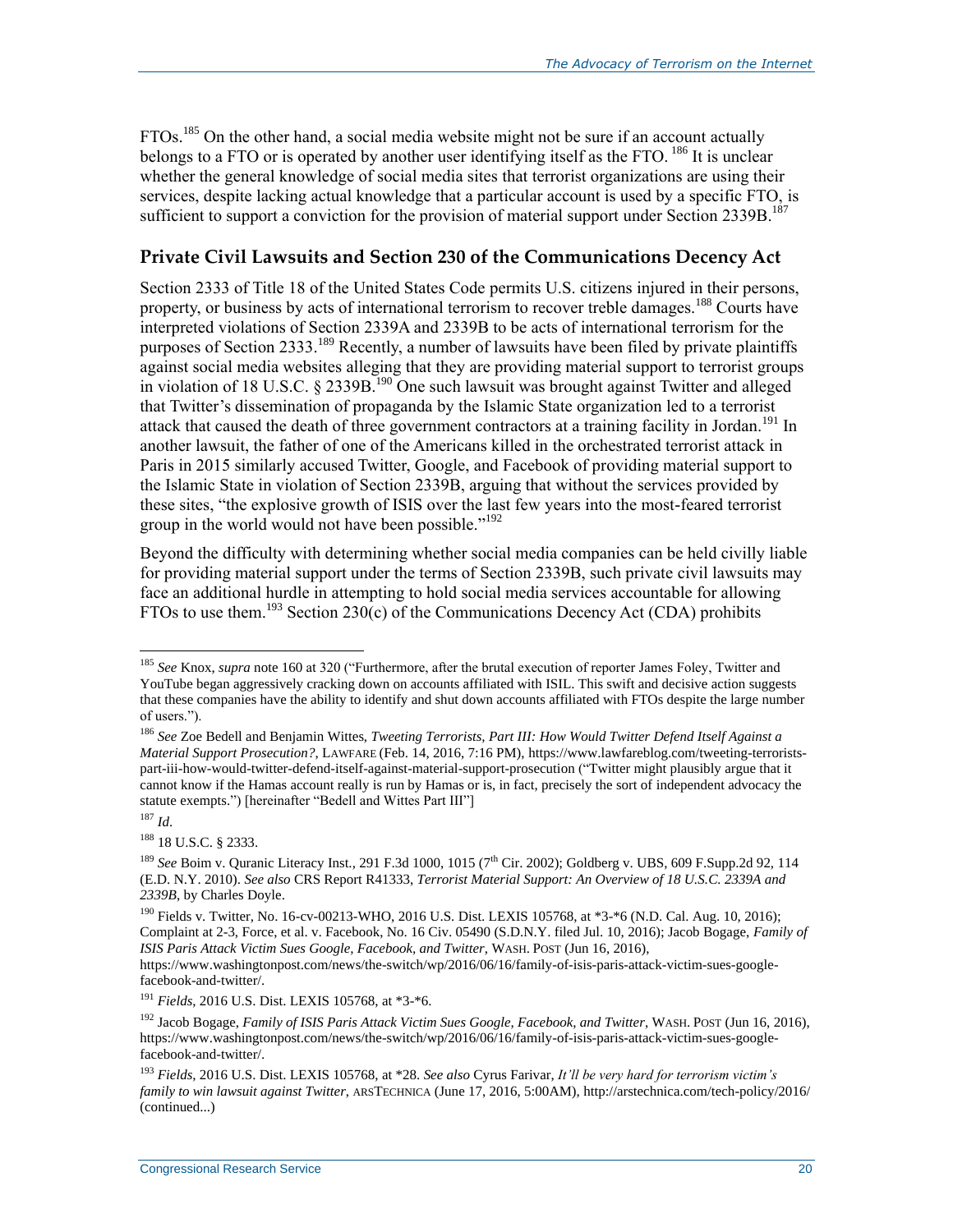holding interactive computer service providers liable for content provided by third parties.<sup>194</sup> While the liability shield does not apply to violations of the federal criminal law,  $^{195}$  the U.S. Court of Appeals for the First Circuit recently held that, even when the civil lawsuit is based upon a violation of federal criminal law, Section 230's shield may bar recovery if the lawsuit seeks to treat a service provider as a publisher. <sup>196</sup> Consequently, even if social media service providers do violate Section 2339B when providing accounts to FTOs, it is possible that Section 230 of the CDA would shield them from civil liability for that violation.

#### *Section 230 of the Communications Decency Act*

Section  $230(c)(1)$  of the CDA states, in pertinent part, that "no provider or user of an interactive computer service shall be treated as the publisher or speaker of any information provided by another information content provider."<sup>197</sup> This language has been interpreted by courts to provide immunity from civil liability to providers and users of interactive computer services for content provided by third parties.<sup>198</sup> In creating this liability shield, Congress sought to preserve the robust and vibrant communication that occurs on the Internet and to "keep government interference to a minimum."<sup>199</sup> However, Section 230 is not an absolute bar to liability.<sup>200</sup>

A three-part test has been developed to determine whether a defendant is eligible for Section 230's protection. If the lawsuit is:

1. brought against and interactive computer service provider or user (e.g., a website like NYTimes.com, or a social media service, like Twitter or Facebook),<sup>201</sup>

(...continued)

l

<sup>194</sup> 47 U.S.C. § 230(c)(1).

<sup>195</sup> 47 U.S.C. § 230(e).

<sup>198</sup> Jones v. Dirty World Entertainment, 755 F.3d 398, 406 (6<sup>th</sup> Cir. 2014) ("Although §230(c)(1) does not explicitly mention immunity or a synonym thereof, this and other circuits have recognized the provision to protect internet service providers for the display of content created by someone else.") (citations omitted).

<sup>199</sup> *Id*. at 407; *see also* 47 U.S.C. § 230(b)(2) ("It is the policy of the United States ... to preserve the vibrant and competitive free market that presently exists for the Internet and other interactive computer services, unfettered by Federal and State regulation.").

<sup>200</sup> Fair Hous. Council v. Roommates.com, LLC, 521 F.3d 1157, 1164 (9<sup>th</sup> Cir. 2008) (stating that the statute did not "create a lawless no-man's-land on the Internet.").

<sup>201</sup> An interactive computer service is defined by section 230 as "any information service, system, or access software provider that provides or enables computer access by multiple users to a computer server, including specifically a service or system that provides access to the Internet and such systems operated or services offered by libraries or educational institutions."  $47$  U.S.C. § 230(f)(2). This definition has been held by courts broadly to encompass websites, such as Backpage.com or Facebook, internet service providers, such as Verizon or Comcast, and all other types of computer services that provide a neutral platform for users of the service to communicate via the Internet. *See, e.g., Dirty World*, 755 F.3d at 407 ("These providers include broadband providers, hosting companies, and website operators like Dirty World and Richie."); Backpage.com v. Hoffman, No. 13-cv-03952, 2013 U.S. Dist. LEXIS 119811 (D.NJ (continued...)

<sup>06/</sup>itll-be-very-hard-for-terrorism-victims-family-to-win-lawsuit-against-twitter/; Benjamin Wittes and Zoe Bedell, *Did Congress Immunize Twitter Against Lawsuits for Supporting ISIS?*, LAWFARE (Jan. 22, 2016, 9:14AM), https://www.lawfareblog.com/did-congress-immunize-twitter-against-lawsuits-supporting-isis ("companies would, indeed, have powerful arguments for immunity under" Section 230). [hereinafter "Wittes and Bedell Section 230"]

<sup>&</sup>lt;sup>196</sup> Doe v. Backpage.com, 817 F.3d 12, 22 (1<sup>st</sup> Cir. 2016) (holding that the plain meaning of Section 230(e)'s text compelled the conclusion that the exception from the liability shield for federal criminal cases did not apply to civil liability even when the civil suit was based upon a violation of federal criminal law).

<sup>&</sup>lt;sup>197</sup> 47 U.S.C. § 230(c)(1). The liability shield is not available for violations of federal criminal law, intellectual property law, state civil and criminal laws that do not conflict with section 230, or the Electronic Communications Privacy Act of 1984 (ECPA), its amendments, or similar state laws to ECPA. 47 U.S.C. § 230(e).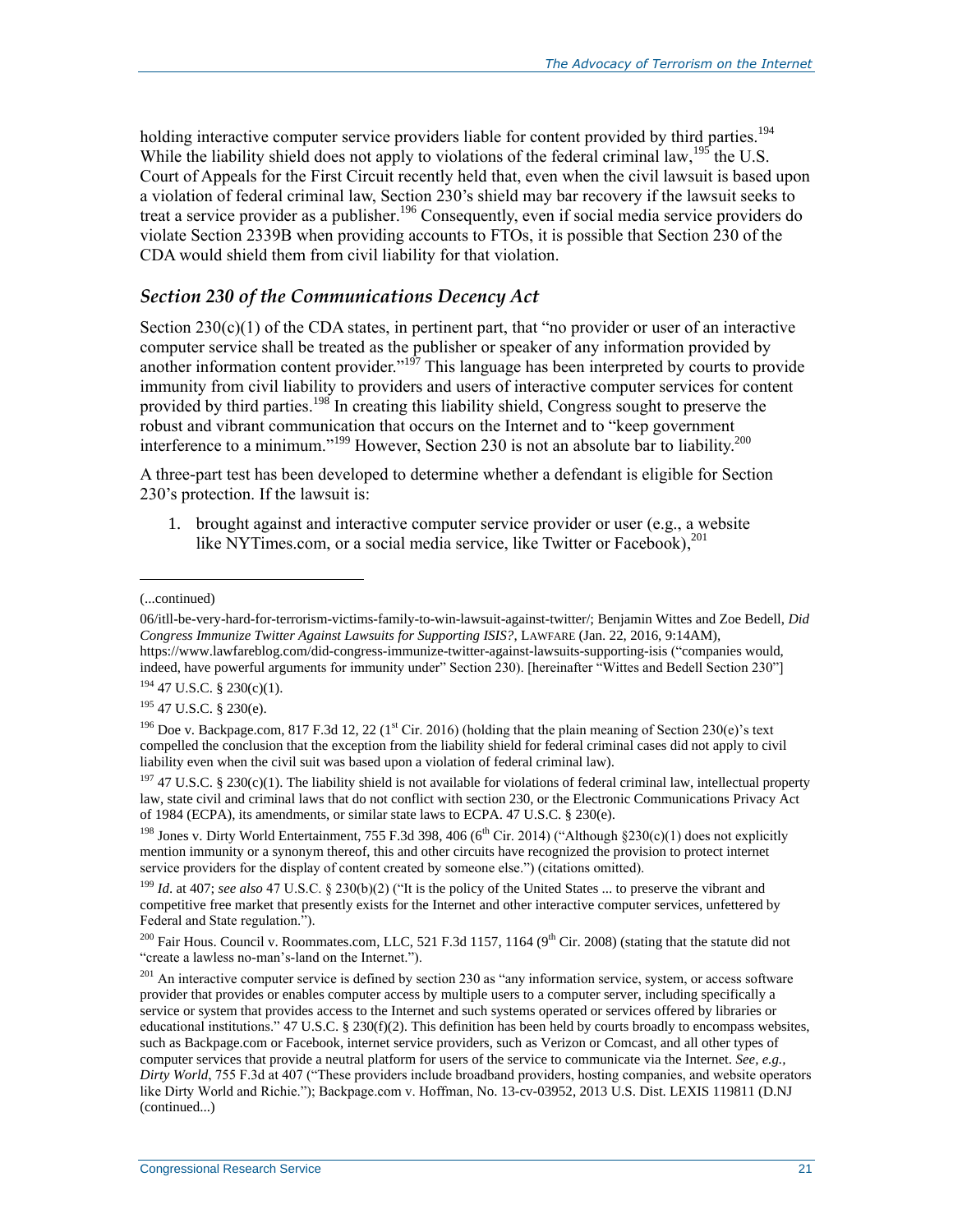- 2. based upon information provided by another content provider, and
- 3. seeks to hold the defendant liable as a publisher or speaker of that content,

then Section 230's liability shield applies.<sup>202</sup> If it can be shown that the interactive computer service provider contributed to the development of the illegal content, Section 230's liability shield is not available.<sup>203</sup>

To date, only one court has ruled with regard to section 230's application to a lawsuit alleging material support of a FTO by a social media company. In *Fields v. Twitter*, the plaintiffs, family members of United States government contractors that were killed in a terrorist attack in Lebanon, alleged that the Islamic State organization used Twitter to spread propaganda, raise funds, and attract recruits, and that Twitter knowingly permitted such use of its services.<sup>204</sup> The plaintiffs further alleged that Twitter's provision of these services generally caused their injuries.<sup>205</sup> However, the plaintiffs did not specifically allege that the Islamic State used Twitter to recruit the person who committed the terrorist attack that injured the plaintiffs or that Twitter was used to plan the attack.<sup>206</sup> Instead, the plaintiffs alleged only that the attacker was generally inspired by propaganda that he had seen on Twitter. $207$ 

The United States District Court for the Northern District of California dismissed the plaintiffs' lawsuit, but gave the plaintiffs leave to amend their complaint.<sup>208</sup> In doing so, the court did not reach the question of whether Twitter actually had provided material support to a foreign terrorist organization. Instead, the district court dismissed the lawsuit because the court found that Section 230 of the CDA shielded Twitter from liability.<sup>209</sup>

The central argument in *Fields* with regard to Section 230 was whether the lawsuit was attempting to hold Twitter liable as a publisher.<sup>210</sup> To support their argument that the lawsuit was not targeting Twitter as a publisher, the plaintiffs offered two justifications. First, they argued that their lawsuit was not based upon the content of the speech disseminated by Twitter, but instead was based solely upon Twitter's provision of services in the form of Twitter accounts to the Islamic State organization.<sup>211</sup> Second, they alleged that because much of the organization's recruiting communication is accomplished via Twitter's Direct Messaging services, which are private communications between individual users, those direct messages are not "published" to

2013).

 $\overline{a}$ 

 $^{211}$  *Id.* at \*11.

<sup>(...</sup>continued)

<sup>202</sup> *See* Klayman v. Zuckerberg, 753 F.3d 13554, 1357 (D.C. Cir. 2014).

<sup>203</sup> *Fair Hous. Council*, 521 F.3d at 1168 ("In other words, a website helps to develop unlawful content, and thus falls within the exception to section 230, if it contributes materially to the alleged illegality of the conduct.").

<sup>204</sup> Fields v. Twitter, No. 16-cv-00213-WHO, 2016 U.S. Dist. LEXIS 105768, at \*3 (N.D. Cal. Aug. 10, 2016).

 $^{205}$  *Id.* at  $*4-*6$ .

<sup>206</sup> *Id*.

<sup>207</sup> *Id*.

<sup>208</sup> *Id*. at \*28.

<sup>209</sup> *Id*.

<sup>210</sup> *Id*. at \*8. The plaintiffs in *Fields* did not dispute that Twitter was providing an interactive computer service. *Id.* Nor did the plaintiffs argue that the content that allegedly inspired the attack that injured them was provided by a third party. *Id.*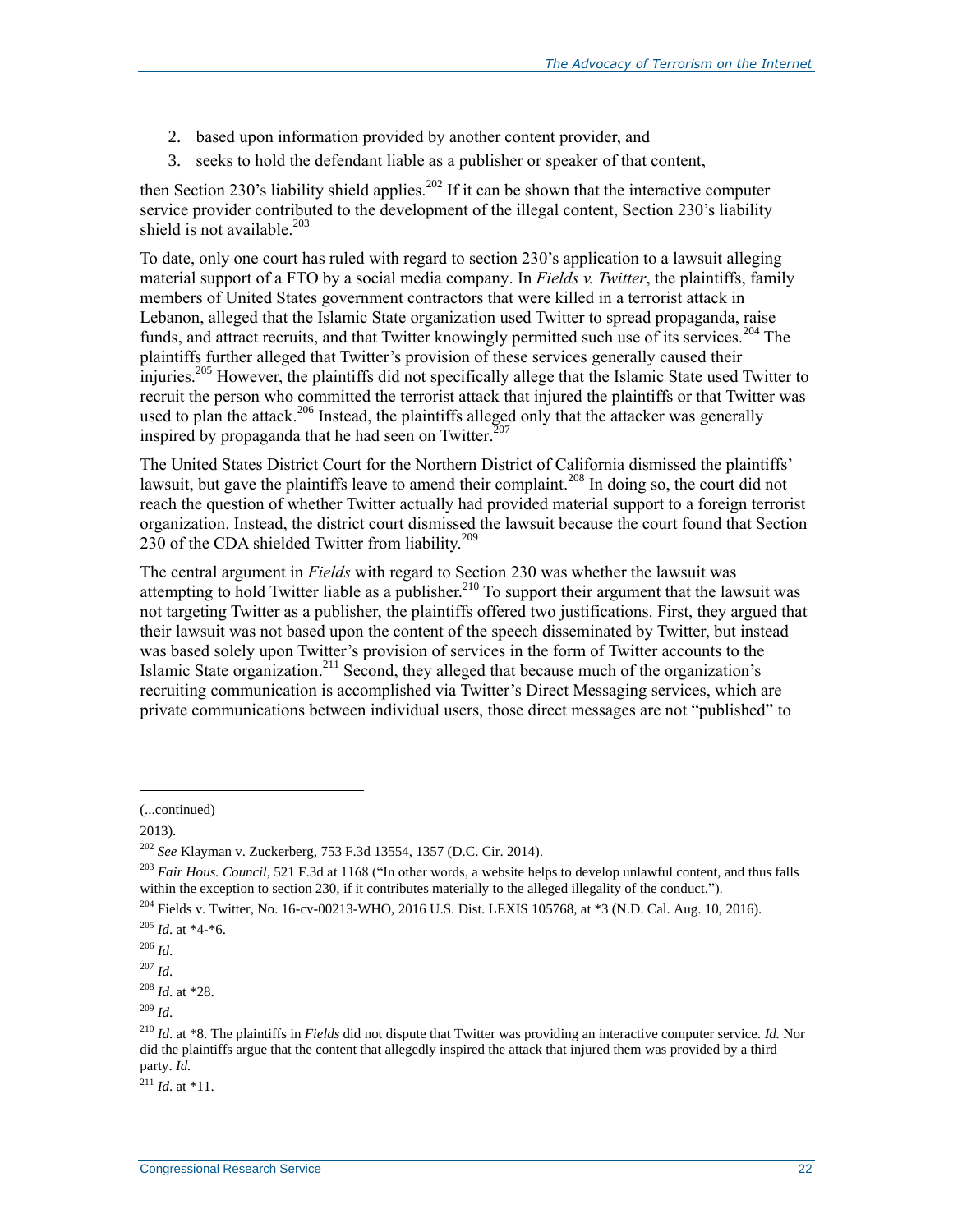the public and recovery based upon those communications cannot be barred by Section 230.<sup>212</sup> The district court rejected both arguments.

In rejecting the plaintiffs' provision of accounts theory of liability, the court noted previous cases analyzing the breadth of Section 230's liability shield have defined publishing broadly to include *any* decision related to what third-party content might be made available on a site or removed from it.<sup>213</sup> Generally, previous courts had applied that reasoning to specific offensive content and not to the decision of whether to provide access to a platform to specific persons.<sup>214</sup> However, the district court did not see a substantive distinction between the two concepts for the purposes of whether Twitter was being treated as a publisher. In the court's view, granting permission to a particular person to post whatever content that person liked was no less a publishing decision than allowing content to be posted in the first place, or removing content that the site decided violated its rules.<sup>215</sup> "Twitter's decisions to structure and operate itself as a platform ... allowing for the freedom of expression [of] hundreds of millions of people around the world and to allow even ISIS to sign up for accounts on its social network," in the court's view, "reflect choices about what [third-party] content can appear on Twitter and in what form."<sup>216</sup> These were quintessential publishing decisions in the view of the court. Consequently, Section 230's liability shield applied. $217$ 

Turning to whether content that was not made publicly available was published for the purposes of Section 230, the court again was not convinced by the plaintiffs' arguments.<sup>218</sup> In making this determination, the court noted that Section 230 was first enacted to provide a liability shield for defamatory content posted by third parties.<sup>219</sup> Accordingly, the district court took into account that appeals courts have looked to defamation law when determining the scope of the shield

 $\overline{a}$ 

<sup>218</sup> *Id*. at \*26.

<sup>212</sup> *Id*. at \*13.

<sup>&</sup>lt;sup>213</sup> *Id.* at 17 (citing Klayman, 753 F.3d at 1359 ("the very essence of publishing is making the decision whether to print or retract a given piece of content"); *see generally* Fair Hous. Council v. Roommates.com, LLC, 521 F.3d 1157, 1170- 71 ( $9<sup>th</sup>$  Cir. 2008) ("determining] whether or not to prevent [the] posting' of third-party material online is 'precisely the kind of activity' covered by the CDA").

<sup>214</sup> *Fields*, 2016 U.S. Dist. LEXIS 105768, at \*17.

<sup>&</sup>lt;sup>215</sup> *Id.* at \*19. The court analogized this case to a recent First Circuit decision. In *Doe v. Backpage.com*, 817 F.3d 12 (1<sup>st</sup>) Cir. 2016), plaintiffs had argued that Backpage.com was liable to them for violating the Trafficking Victims Protection Reauthorization Act because it had hosted advertisements whereby the plaintiffs were trafficked in violation of the statute. *Id*. at 15. The First Circuit held that Section 230(c)'s liability shield barred recovery because it "extends to the formulation of precisely the sort of website policies and practices" at issue in the case. *Id*. at 20. "Features such as these, which reflect choices about what content can appear on the website and in what form, are editorial choices that fall within the purview of traditional publisher functions." *Id*. at 21.

<sup>216</sup> *Fields*, 2016 U.S. Dist. LEXIS 105768, at \*20 (internal citations and quotations omitted).

<sup>&</sup>lt;sup>217</sup> The court also found two further deficiencies in the plaintiffs' argument that seeking to hold Twitter liable for providing accounts to FTOs was not an attempt to hold Twitter liable as a publisher. *Id*. at \*13. First, the court found that much of the plaintiffs' complaint focused on content posted to Twitter by the Islamic State organization. *Id*. "In short, the theory of liability ... is not that Twitter provides material support to ISIS by providing it with Twitter accounts, but that Twitter does so by 'knowingly permitt[ing] [ISIS] to use [those accounts] as a tool for spreading extremist propaganda ... " which essentially sought to hold Twitter liable for content it published. *Id*. \*16-\*17. Furthermore, plaintiffs had not properly alleged causation. *Id*. at \*22 ("[The] allegations in the [complaint] do not support a plausible inference of proximate causation between Twitter's provision of accounts to ISIS and the deaths of Fields and Creach.").

<sup>&</sup>lt;sup>219</sup> *Id.* ("As noted above, Congress enacted section  $230(c)(1)$  in part to respond to a New York state court decision finding that an internet service provider could be held liable for defamation based on third-party content posted on its message boards.").